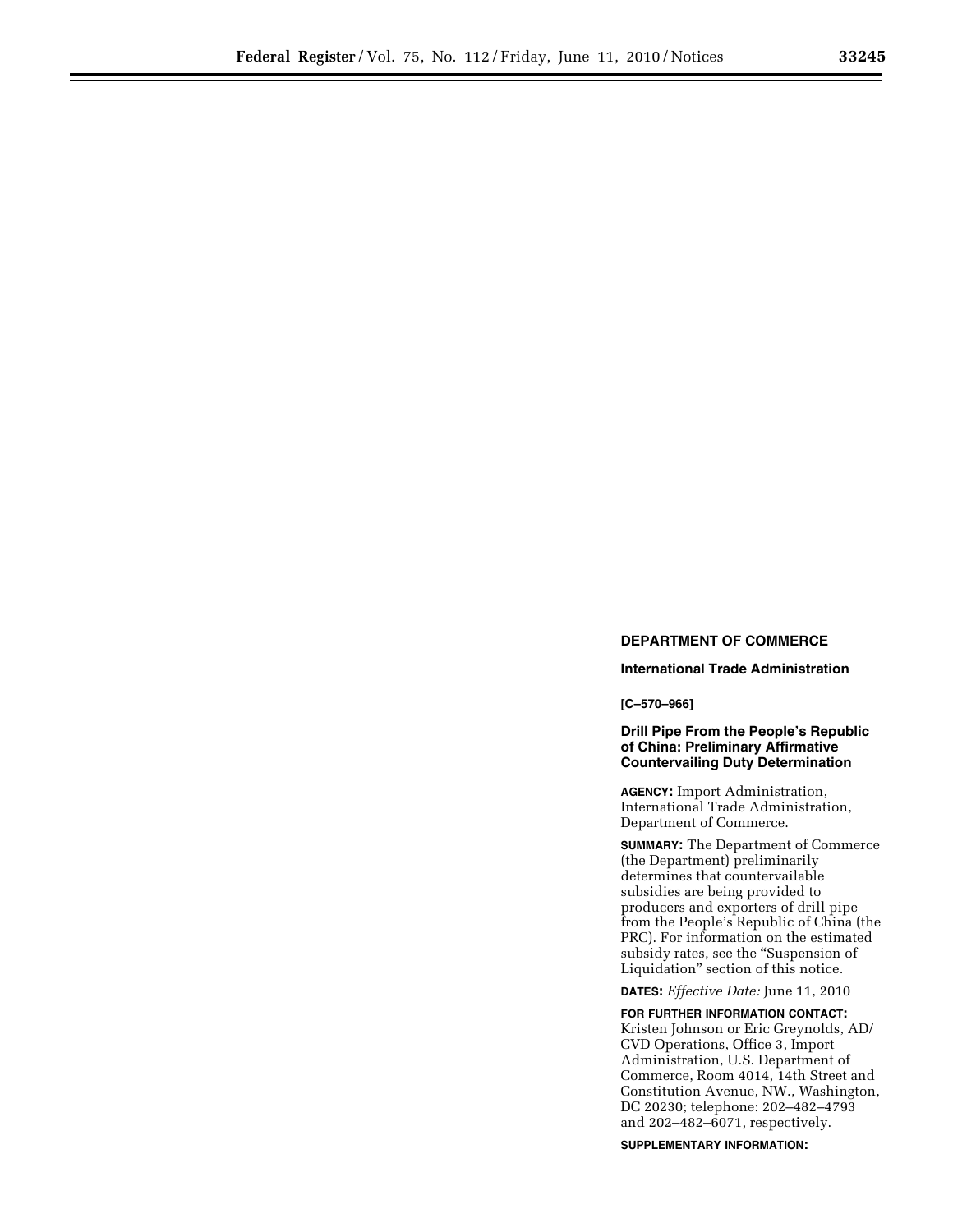### **Case History**

On December 31, 2009, the Department received the petition filed in proper form by the petitioners.<sup>1</sup> This investigation was initiated on January 20, 2010. *See Drill Pipe From the People's Republic of China: Initiation of Countervailing Duty Investigation,* 75 FR 4345 (January 27, 2010) (*Initiation Notice*), and accompanying Initiation Checklist.2

On April 8, 2010, the Department postponed the deadline for the preliminary determination. *See Drill Pipe From the People's Republic of China: Notice of Postponement of Preliminary Determination in the Countervailing Duty Investigation,* 75 FR 17902 (April 8, 2010). Normally, under section 703(c)(1)(B) of the Tariff Act of 1930, as amended (the Act), the Department extends the due date of a preliminary determination to no later than 130 days after the day on which the investigation was initiated. However, as explained in the memorandum from the Deputy Assistant Secretary (DAS) for Import Administration, the Department exercised its discretion to toll deadlines for the duration of the closure of the Federal Government from February 5 through February 12, 2010. Thus, all deadlines in this segment of the proceeding have been extended by seven days. *See* Memorandum to the File from Ronald K. Lorentzen, DAS for Import Administration, regarding ''Tolling of Administrative Deadlines As a Result of the Government Closure During the Recent Snowstorm'' (February 12, 2010). As such, we extended the due date of the preliminary determination to no later than 137 days after the day on which the Department initiated the investigation. Because that date falls on a weekend, the deadline for completion of this preliminary determination is the next business day, *i.e.,* June 7, 2010.

In the *Initiation Notice,* the Department stated that it intended to rely on data from U.S. Customs and Border Patrol (CBP) for purposes of selecting the mandatory respondents. *See Initiation Notice,* 75 FR at 4347. On January 25, 2010, the Department released the results of a query performed on CBP's custom database for

calendar year 2009. *See* Memorandum to the File from Eric B. Greynolds, Program Manager, AD/CVD Operations, Office 3, regarding ''Release of Initial Customs and Border Patrol Data'' (January 25, 2010). Due to the large number of producers and exporters of drill pipe in the PRC, we determined that it was not practicable to individually investigate each producer and/or exporter. We, therefore, selected two producers and/or exporters of drill pipe to be mandatory respondents: Giant Oil Technology and Service Co., Ltd. (Giant Oil) and Xigang Seamless Steel Tube Co., Ltd. (Xigang), the two largest publicly identifiable producers and/or exporters of the subject merchandise. *See* Memorandum to John M. Andersen, Acting DAS for AD/CVD Operations, from Eric B. Greynolds, Program Manager, AD/CVD Operations, Office 3, through Melissa G. Skinner, Director, AD/CVD Operations, Office 3, regarding ''Respondent Selection'' (February 23, 2010). Also on February 23, 2010, we issued the initial countervailing duty (CVD) questionnaire to the Government of the People's Republic of China (the GOC) and selected mandatory respondents, to whom we also issued a confirmation of shipment questionnaire on the same date.3

On March 5, 2010, Xigang submitted its response to the shipment questionnaire in which the company claimed that it did not export subject merchandise to the United States during the period of investigation (POI). *See*  Xigang's Shipment Questionnaire Response at 1–2 (March 5, 2010). Regarding Giant Oil, neither the GOC nor the Department was able to obtain a working address for the company. *See*  GOC's Drill Pipe submission (March 8, 2010) and the Memorandum to the File from Eric B. Greynolds, Program Manager, AD/CVD Operations, Office 3, regarding ''Inability to Find Working Address for Giant Oil Technology and Service Ltd.'' (March 19, 2010). Because the initial questionnaire and confirmation of shipment questionnaire could not be delivered to the company, Giant Oil did not submit a response to the Department.

Therefore, on March 19, 2010, the Department selected two other producers and/or exporters to be mandatory respondents in this investigation: DP Master Manufacturing Co., Ltd. (DP Master) and Wuxi Seamless Pipe Co., Ltd. (WSP). *See* 

Memorandum to John M. Andersen, Acting DAS for AD/CVD Operations, from Eric B. Greynolds, Program Manager, AD/CVD Operations, Office 3, through Melissa G. Skinner, Director, AD/CVD Operations, Office 3, regarding ''Selection of Mandatory Respondents'' (March 19, 2010). DP Master, initially an interested party who requested to be a voluntary respondent,4 received a copy of the initial CVD questionnaire on February 23, 2010. On March 19, 2010, the Department also issued the initial CVD questionnaire to WSP, which later reported that it did not export subject merchandise to the United States during the POI. *See* Memorandum to the File from Eric B. Greynolds, Program Manager, AD/CVD Operations, Office 3, regarding ''WSP's Questionnaire Response'' (June 3, 2010).

On April 16 and 23, 2010, we received DP Master's initial questionnaire response. DP Master responded to the questionnaire on behalf of itself and its four affiliated companies: Jiangyin Sanliang Petroleum Machinery Co., Ltd. (SPM); Jiangyin Liangda Drill Pipe Co., Ltd. (Liangda); Jiangyin Sanliang Steel Pipe Trading Co., Ltd. (SSP); and Jiangyin Chuangxin Oil Pipe Fittings Co., Ltd. (Chuangxin). Collectively, all companies are known as the DP Master Group. On April 20, 2010, we received the GOC's initial questionnaire response.

Regarding supplemental questionnaires, we issued to the DP Master Group a supplemental questionnaire and an addendum to that questionnaire on April 29, 2010, and May 4, 2010, respectively. We received the company's response on May 18, 2010. We issued to the GOC a supplemental questionnaire on May 12, 2010, and an addendum to that questionnaire on May 18, 2010. We received the GOC's response on May 27, 2010.

#### **Period of Investigation**

The POI for which we are measuring subsidies is January 1, 2009 through December 31, 2009, which corresponds to the most recently completed fiscal year. *See* 19 CFR 351.204(b)(2).

### **Scope of the Investigation**

The products covered by this investigation are steel drill pipe, and steel drill collars, whether or not conforming to American Petroleum Institute (API) or non-API specifications, whether finished or unfinished (including green tubes suitable for drill pipe), without regard to the specific chemistry of the steel (*i.e.,* 

<sup>1</sup>Petitioners are VAM Drilling USA, Inc., Texas Steel Conversions, Inc., Rotary Drilling Tools, TMK IPSCO, and United Steel, Paper and Forestry, Rubber, Manufacturing, Energy, Allied Industrial and Service Workers International Union, AFL-CIO-CLC.

<sup>2</sup>A public version of this and all public Departmental memoranda are on file in the Central Records Unit (CRU), Room 1117 in the main building of the Commerce Department.

<sup>3</sup>On February 25, 2010, the Department issued an addendum to the initial questionnaire to the GOC, Giant Oil, and Xigang. *See* Addendum to the Initial Questionnaire issued by the Department (February

<sup>&</sup>lt;sup>4</sup> See section 782(a) of the Act.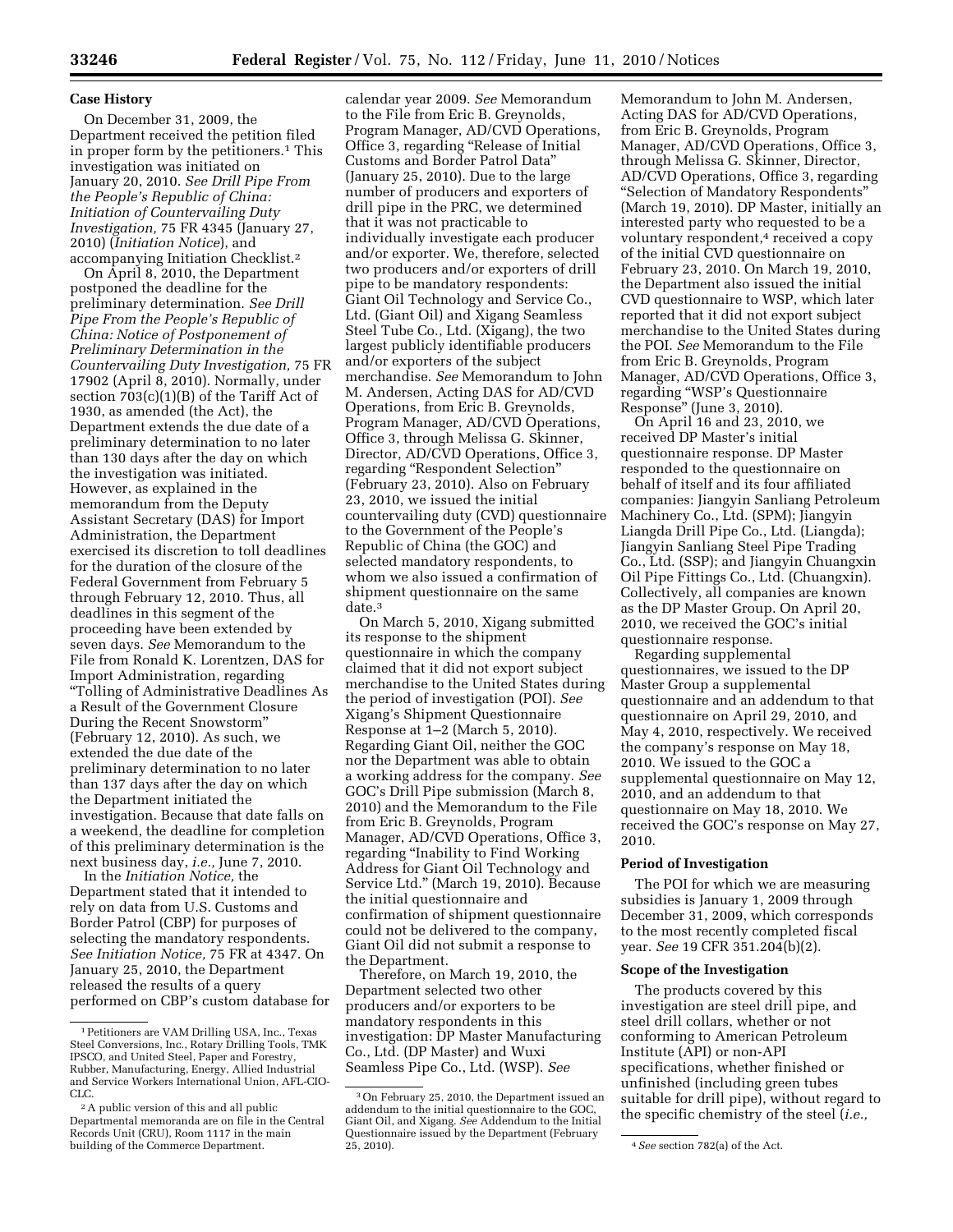carbon, stainless steel, or other alloy steel), and without regard to length or outer diameter. The scope does not include tool joints not attached to the drill pipe, nor does it include unfinished tubes for casing or tubing covered by any other antidumping (AD) or CVD order.

The subject products are currently classified in the following Harmonized Tariff Schedule of the United States (HTSUS) categories: 7304.22.0030, 7304.22.0045, 7304.22.0060, 7304.23.3000, 7304.23.6030, 7304.23.6045, 7304.23.6060, 8431.43.8040 and may also enter under 8431.43.8060, 8431.43.4000, 7304.39.0028, 7304.39.0032, 7304.39.0036, 7304.39.0040, 7304.39.0044, 7304.39.0048, 7304.39.0052, 7304.39.0056, 7304.49.0015, 7304.49.0060, 7304.59.8020, 7304.59.8025, 7304.59.8030, 7304.59.8035, 7304.59.8040, 7304.59.8045, 7304.59.8050, and 7304.59.8055.5

While HTSUS subheadings are provided for convenience and Customs purposes, the written description of the scope of this investigation is dispositive.

### **Scope Comments**

In accordance with the *Preamble* to the Department's regulations (*see Antidumping Duties; Countervailing Duties,* 62 FR 27296, 27323 (May 19, 1997) (*Preamble*)), in the *Initiation Notice,* we set aside a period of time for parties to raise issues regarding product coverage, and encouraged all parties to submit comments within 20 calendar days of publication of the *Initiation Notice.* On February 12, 2010, the Department received scope comments from petitioners and Downhole Pipe and Equipment, L.P. (Downhole Pipe) and Command Energy Services International, Ltd. (Command Energy), U.S. importers of drill pipe from the PRC. On February 22, 2010, Downhole Pipe and Command Energy submitted to the Department comments in response to petitioners' February 12, 2010 scope comments.

The Department is evaluating the comments submitted by the parties and will issue its decision regarding the scope of the AD and CVD investigations in the preliminary determination of the companion AD investigation, which is due for signature on August 5, 2010.

#### **Injury Test**

Because the PRC is a ''Subsidies Agreement Country'' within the meaning

of section 701(b) of the Act, the International Trade Commission (the ITC) is required to determine whether imports of the subject merchandise from the PRC materially injure, or threaten material injury to, a U.S. industry. On March 8, 2010, the ITC published its preliminary determination finding that there is a reasonable indication that an industry in the United States is threatened with material injury by reason of imports of drill pipe and drill collars from the PRC. *See Drill Pipe and Drill Collars From China,* Investigation Nos. 701–TA–474 and 731–TA–1176 (Preliminary), 75 FR 10501 (March 8, 2010).

# **Application of the Countervailing Duty Law to Imports From the PRC**

On October 25, 2007, the Department published *Coated Free Sheet Paper From the People's Republic of China: Final Affirmative Countervailing Duty Determination,* 72 FR 60645 (October 25, 2007) (*CFS from the PRC*), and accompanying Issues and Decision Memorandum (CFS Decision Memorandum). In *CFS from the PRC,*  the Department found that

\* \* \* given the substantial differences between the Soviet-style economies and China's economy in recent years, the Department's previous decision not to apply the CVD law to these Soviet-style economies does not act as a bar to proceeding with a CVD investigation involving products from China.

*See* CFS Decision Memorandum at Comment 6. The Department has affirmed its decision to apply the CVD law to the PRC in subsequent final determinations. *See, e.g., Circular Welded Carbon Quality Steel Pipe From the People's Republic of China: Final Affirmative Countervailing Duty Determination and Final Affirmative Determination of Critical Circumstances,* 73 FR 31966 (June 5, 2008) (*CWP from the PRC*), and accompanying Issues and Decision Memorandum (CWP Decision Memorandum) at Comment 1.

Additionally, for the reasons stated in the CWP Decision Memorandum, we are using the date of December 11, 2001, the date on which the PRC became a member of the World Trade Organization (WTO), as the date from which the Department will identify and measure subsidies in the PRC for purposes of this investigation. *See* CWP Decision Memorandum at Comment 2.

# **Use of Facts Otherwise Available and Adverse Inferences**

Sections 776(a)(1) and (2) of the Act provide that the Department shall apply "facts otherwise available" if, inter alia,

necessary information is not on the record or an interested party or any other person: (A) Withholds information that has been requested; (B) fails to provide information within the deadlines established, or in the form and manner requested by the Department, subject to subsections (c)(1) and (e) of section 782 of the Act; (C) significantly impedes a proceeding; or (D) provides information that cannot be verified as provided by section 782(i) of the Act.

Section 776(b) of the Act further provides that the Department may use an adverse inference in applying the facts otherwise available when a party has failed to cooperate by not acting to the best of its ability to comply with a request for information.

## **GOC—Steel Rounds**

The Department is investigating the alleged provision of steel rounds for less than adequate remuneration (LTAR) by the GOC. We requested information from the GOC about the PRC's steel rounds industry in general and the specific companies that produced the steel rounds purchased by the respondents. In both respects, the GOC has failed to provide the requested information within the established deadlines.

Regarding the PRC's steel rounds industry in general, the GOC responded at page 49 of its April 20, 2010 initial questionnaire response, that, for purposes of this investigation, it understands the term ''steel rounds'' to refer to billets in a round shape that may be an input used in the production of seamless pipe, including drill pipe. At page 50 of the initial questionnaire response, the GOC stated that, ''there is no official statistics readily available regarding the production and consumption of steel rounds in China.'' The GOC added that there is no association in China that has responsibility for the production, exportation, or consumption of steel rounds.6 The GOC provided no further explanation on the following requested information:

• The number of producers of steel rounds;

• The total volume and value of domestic production of steel rounds that is accounted for by companies in which the GOC maintains an ownership or management interest either directly or through other government entities; 7

<sup>5</sup>Prior to February 2, 2007, these imports entered under different tariff classifications, including 7304.21.3000, 7304.21.6030, 7304.21.6045, and 7304.21.6060.

<sup>6</sup>*See* GOC Initial Questionnaire Response (IQR) (April 20, 2010) at 50.

<sup>7</sup> Includes governments at all levels, including townships and villages, ministries, or agencies of those governments including state asset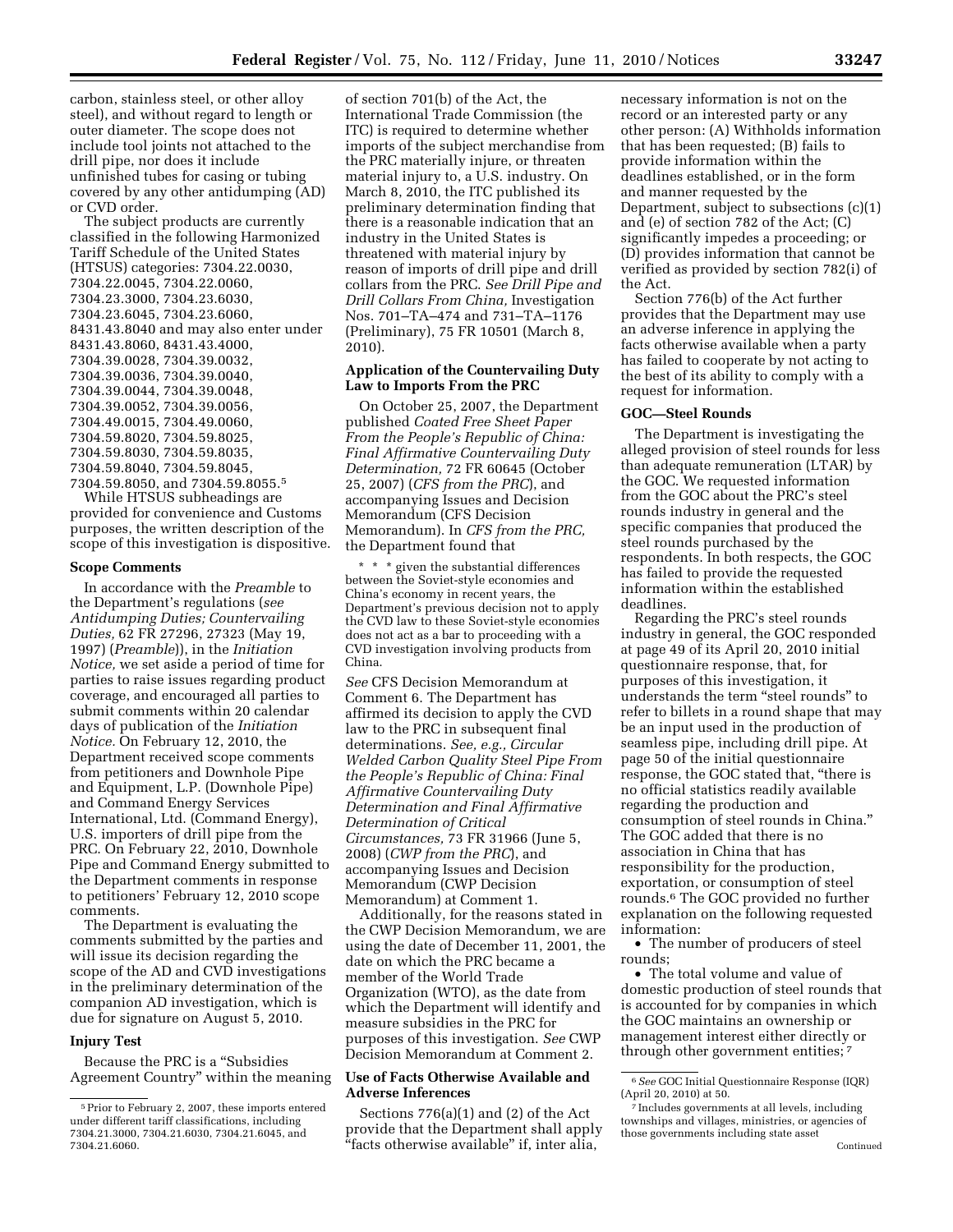• The total volume and value of domestic consumption of steel rounds and the total volume and value of domestic production of steel rounds;

• The percentage of domestic consumption accounted for by domestic production;

• The names and addresses of the top ten steel rounds companies—in terms of sales and quantity produced—in which the GOC maintains an ownership or management interest, and identification of whether any of these companies have affiliated trading companies that sell imported or domestically produced steel rounds; and

• Trade publications which specify the prices of the good/service within your country and on the world market. Provide a list of these publications, along with sample pages from these publications listing the prices of the good/service within your country and in world markets during the POI.

On May 12, 2010, we issued a supplemental questionnaire noting that the GOC had failed to provide the information requested in the original questionnaire regarding the steel rounds industry in the PRC.8 At page 11 of its May 27, 2010 supplemental questionnaire response, the GOC reiterated that ''there are no official statistical data regarding these questions and would add that it is also unable to check, confirm the correctness of, let alone submit data concerning this market due to the nature of the products.''

With respect to the specific companies that produced the steel rounds purchased by the respondents, we asked the GOC to provide particular ownership information for these producers so that we could determine whether the producers are "authorities" within the meaning of section 771(5)(B) of the Act.9 Specifically, we stated in our questionnaire that the Department normally treats producers that are majority-owned by the government or a government entity as "authorities." 10 Thus, for any steel rounds producers that were majority government-owned, the GOC needed to provide the following ownership information if it wished to argue that those producers were not authorities:

• Translations of the most recent capital verification report predating the POI and, if applicable, any capital

verification reports completed during the POI. Translation of the most recent articles of association, including amendments thereto.

• The names of the ten largest shareholders and the total number of shareholders, a statement of whether any of these shareholders have any government ownership (including the percentage of ownership), and an explanation of any other affiliation between these shareholders and the government.

• The total level (percentage) of state ownership, either direct or indirect, of the company's shares; the names of all government entities that own shares in the company; and the amount of shares held by each.

• Any relevant evidence to demonstrate that the company is not controlled by the government, *e.g.,* that the private, minority shareholder(s) control the company.11

On page 54 of the initial questionnaire response, the GOC reported that all but one of the producers that supplied steel rounds to the DP Master Group were state-owned enterprises (SOEs). The GOC did not provide a response to the above questions, thereby conceding that those steel round producers are government authorities. The DP Master Group also identified the firms that produced the steel rounds that it acquired during the POI and, with the exception of a single producer, stated that all of the steel rounds acquired during the POI were produced by SOEs.12

With regard to the remaining producer of steel rounds, the GOC stated that it ''does not have sufficient time to obtain the information requested at Appendix 5 for this response but will provide it in due course.13 Based on the name of the steel round producer that the GOC reported, the Department requested that the GOC provide specific documents regarding that supplier, which were submitted to the Department in the *PC Strand From the PRC* investigation.14 *See Pre-Stressed Concrete Steel Wire Strand From the People's Republic of China: Final Affirmative Countervailing Duty Determination,* 75 FR 28557 (May 21, 2010) (*PC Strand from the PRC*), and accompanying Issues and Decision Memorandum (PC Strand Decision Memorandum). At page 11 of its May 27, 2010 supplemental questionnaire

response, the GOC stated that the steel round producer is related to but different than the producer in *PC Strand from the PRC.* As such, the GOC stated that the documents requested by the Department are not applicable. The GOC, however, did not provide the information requested at Appendix 5 for this steel rounds producer.

Based on the above, we preliminarily determine that the GOC has withheld necessary information that was requested of it and, thus, that the Department must rely on ''facts available'' in making this preliminary determination. *See* sections 776(a)(1) and (a)(2)(A) of the Act. Moreover, we preliminarily determine that the GOC has failed to cooperate by not acting to the best of its ability to comply with our request for information. Consequently, an adverse inference is warranted in the application of facts available. *See*  section 776(b) of the Act.

With respect to the GOC's failure to provide requested information about the production and consumption of steel rounds, we are assuming adversely that the GOC's dominance of the market in the PRC for this input results in significant distortion of the prices and, hence, that use of an external benchmark is warranted. With respect to the GOC's failure to provide ownership information about a certain producer of the steel rounds, we are assuming adversely that this producer is a government authority.

The Department's practice when selecting adverse information from among the possible sources of information is to ensure that the result is sufficiently adverse "as to effectuate" the statutory purposes of the adverse facts available rule to induce respondents to provide the Department with complete and accurate information in a timely manner.'' *See Notice of Final Determination of Sales at Less Than Fair Value: Static Random Access Memory Semiconductors From Taiwan,*  63 FR 8909, 8932 (February 23, 1998) (*Semiconductors From Taiwan*). The Department's practice also ensures ''that the party does not obtain a more favorable result by failing to cooperate than if it had cooperated fully.'' *See*  Statement of Administrative Action (SAA) accompanying the Uruguay Round Agreements Act, H.R. Doc. No. 103–316, vol. 1 at 870 (1994).

Section 776(c) of the Act provides that, when the Department relies on secondary information rather than on information obtained in the course of an investigation or review, it shall, to the extent practicable, corroborate that information from independent sources that are reasonably at its disposal.

management bureaus, state-owned enterprises and labor unions.

<sup>8</sup>*See* Department's First Supplemental Questionnaire Issued to the GOC (May 12, 2010) at 3.

<sup>9</sup>*See* Department's Initial Questionnaire

<sup>(</sup>February 23, 2010) at Appendix 5. 10 *Id.* 

 $11$  *Id.* 

<sup>12</sup>*See* DP Master Group IQR (April 16, 2010) at Exhibit 13.

<sup>13</sup>*See* GOC IQR at 54.

<sup>14</sup>*See* Department's First Supplemental Questionnaire Issued to the GOC at 3.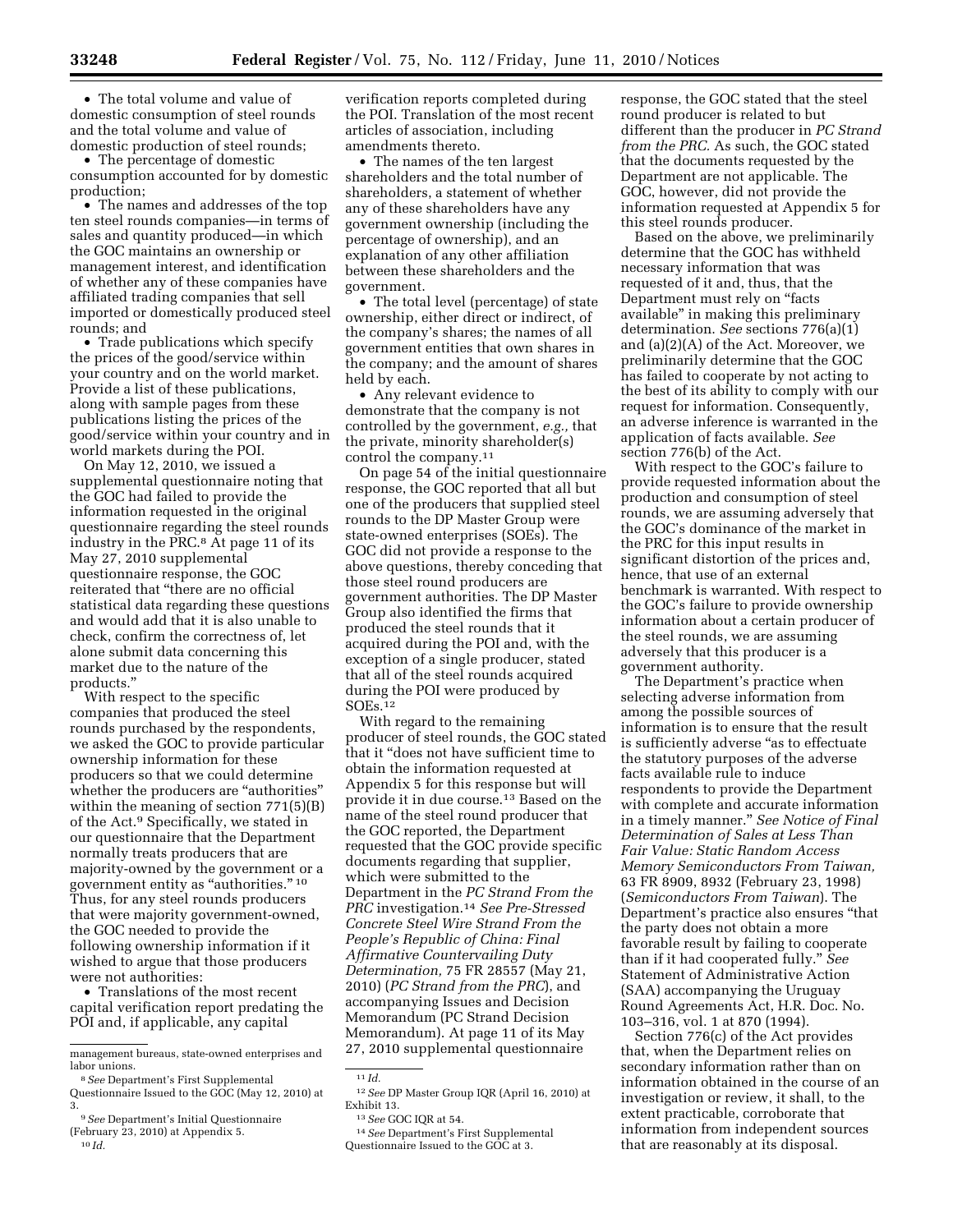Secondary information is ''information derived from the petition that gave rise to the investigation or review, the final determination concerning the subject merchandise, or any previous review under section 751 concerning the subject merchandise.'' *See, e.g.,* SAA at 870. The Department considers information to be corroborated if it has probative value. *Id.* To corroborate secondary information, the Department will, to the extent practicable, examine the reliability and relevance of the information to be used. The SAA emphasizes, however, that the Department need not prove that the selected facts available are the best alternative information. *Id.* at 869.

To corroborate the Department's treatment of a certain company that produced the steel rounds purchased by the DP Master Group as an authority and our finding that the GOC dominates the domestic market for this input, we are relying on *Circular Welded Carbon Quality Steel Line Pipe From the People's Republic of China: Final Affirmative Countervailing Duty Determination,* 73 FR 70961 (November 24, 2008) (*Line Pipe From the PRC*), and accompanying Issues and Decision Memorandum (Line Pipe Decision Memorandum).15 In that case, the Department determined that the GOC owned or controlled the entire hotrolled steel industry in the PRC. *See*  Line Pipe Decision Memorandum at Comment 1. Evidence on the record of this investigation shows that many steel producers in the PRC are integrated producers, manufacturing both long products (rounds and billets) and flat products (hot-rolled steel). *See*  Memorandum to the File from Kristen Johnson, Trade Analyst, AD/CVD Operations, Office 3, regarding ''Additional Information on Steel Rounds'' (June 7, 2010).

Consequently, government ownership in the hot-rolled steel industry is a reasonable proxy for government ownership in the steel rounds and billets industry. As a result, we find that the use of an external benchmark is warranted for calculating the benefit that the DP Master Group received from purchasing steel rounds from an SOE during the POI. For details on the calculation of the subsidy rate, *see*  below at ''Provision of Steel Rounds for LTAR.''

### **GOC—Green Tubes**

The Department is investigating the alleged provision of green tubes for LTAR by the GOC. We requested information from the GOC about the PRC's green tubes industry in general and the specific companies that produced green tubes purchased by the respondents. Regarding producers of green tubes, both the GOC and the DP Master Group reported that the only supplier of green tubes to the companies during the POI is an SOE, thereby conceding that the green tube producer is a government authority.16 With respect to the production and consumption of green tubes in the PRC, the GOC has failed to provide the requested information within the established deadlines (see discussion below).

At page 58 of the April 20, 2010 initial questionnaire response, the GOC stated that, ''there is no official statistics readily available regarding the production and consumption of green tubes in China.'' The GOC added that there is no association in China that has responsibility for the production, exportation, or consumption of green tubes.17 The GOC provided no further explanation on the following requested information:

• The number of producers of green tubes;

• The total volume and value of domestic production of green tubes that is accounted for by companies in which the GOC maintains an ownership or management interest either directly or through other government entities; 18

• The total volume and value of domestic consumption of green tubes and the total volume and value of domestic production of green tubes;

• The percentage of domestic consumption accounted for by domestic production;

• The total volume and value of imports of green tubes;

• The names and addresses of the top ten green tubes companies—in terms of sales and quantity produced—in which the GOC maintains an ownership or management interest, and identification of whether any of these companies have affiliated trading companies that sell imported or domestically produced green tubes;

• A discussion of what laws or policies govern the pricing of green tubes, the levels of production of green tubes, or the development of green tubes capacity;

• Price controls on green tubes or any price floors or ceilings;

• The role of state-owned trading companies in the distribution of both domestic and imported green tubes and whether the state-owned trading companies are affiliated with the stateowned green tubes producers;

• VAT and import tariff rates in effect for green tubes;

• An explanation of any export tariff on green tubes;

• An explanation of any export licensing requirements on green tubes;

• A list of the industries in the PRC that purchase green tubes directly, using a consistent level of industrial classification; and

• Trade publications which specify the prices of the good/service within your country and on the world market. Provide a list of these publications, along with sample pages from these publications listing the prices of the good/service within your country and in world markets during the period of investigation.

On May 12, 2010, we issued a supplemental questionnaire noting that the GOC had failed to provide the information requested in the original questionnaire regarding the green tubes industry in the PRC.19 At page 13 of its May 27, 2010, supplemental questionnaire response, the GOC stated that ''there is no well-established definition for green tubes'' and reiterated that ''there are no official statistical data regarding these questions and that it is also unable to check, confirm the correctness of, let alone submit data concerning this market due to the nature of the products.'' The GOC explained that in past cases it has consulted the National Statistics Bureau (SSB) to ascertain the number of producers of a particular input and related information.20 Specifically, in past cases, the GOC explained that it has examined SSB, Major Industrial Output Statistics as the data source for information regarding the annual production of an input or the total production of an input accounted for by SOEs.21 However, for green tubes no such data are collected or reported.<sup>22</sup> Insomuch as this source does not keep such data, the GOC explained that it has been unable to obtain any data from any

<sup>&</sup>lt;sup>15</sup>This approach is consistent with the Department's approach to the steel rounds industry in the PRC in *Certain Seamless Carbon and Alloy Steel Standard Line, and Pressure Pipe From the People's Republic of China: Preliminary Affirmative Countervailing Duty Determination, Preliminary Affirmative Critical Circumstances Determination,*  75 FR 9163, 9165 (March 1, 2010).

<sup>16</sup>*See* GOC IQR at 59; and DP Master Group IQR at Exhibit 14.

<sup>17</sup>*See* GOC IQR at 59.

<sup>18</sup> Includes governments at all levels, including townships and villages, ministries, or agencies of those governments including state asset management bureaus, state-owned enterprises and labor unions.

<sup>19</sup>*See* Department's First Supplemental Questionnaire Issued to the GOC at 4.

<sup>20</sup>*See* GOC First Supplemental Questionnaire Response (First SQR) (May 27, 2010) at 14.

<sup>21</sup> *Id.*  22 *Id.*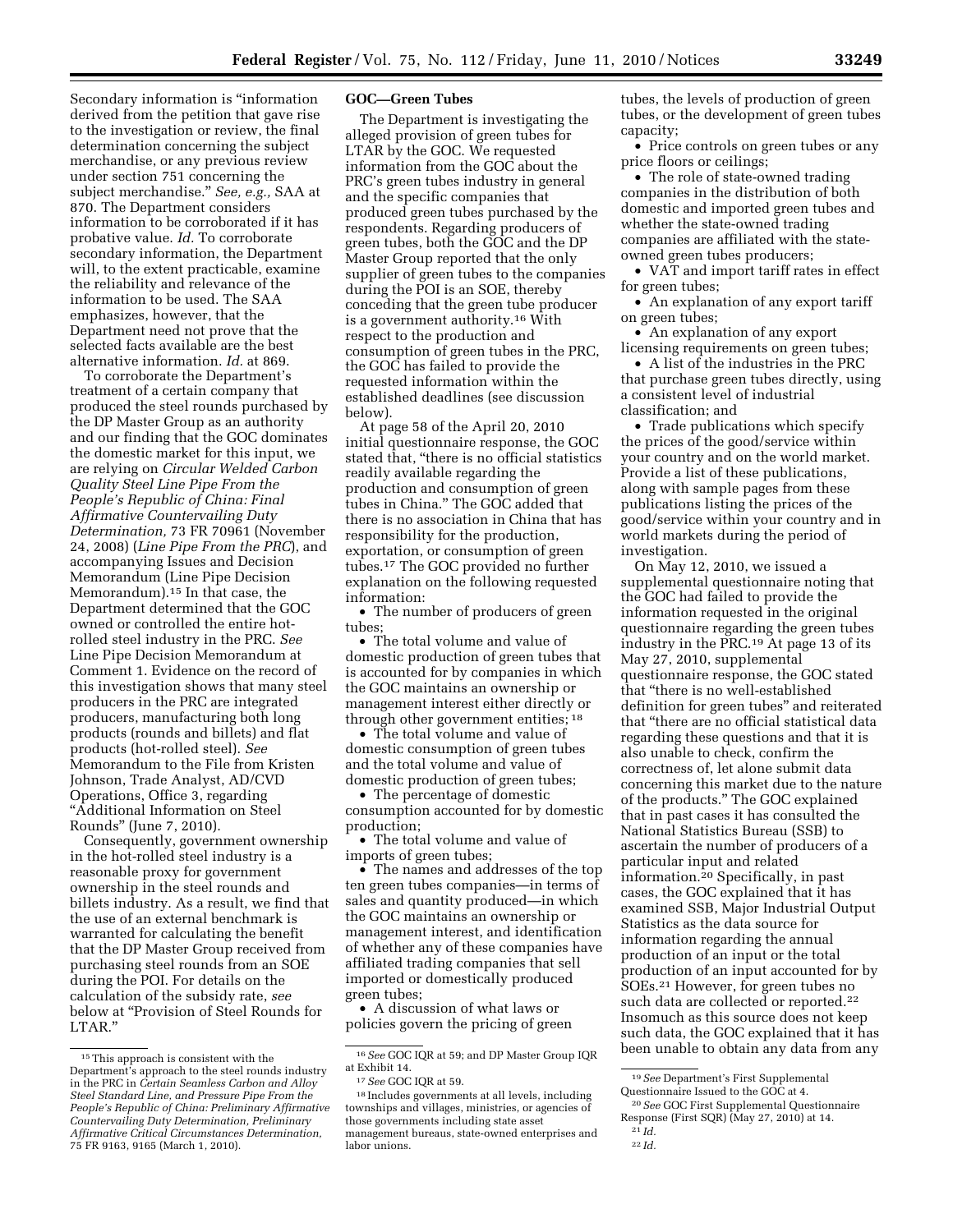alternative source.23 The GOC further added that an adverse inference is not appropriate for selecting the benchmark for purchases of green tubes because even the petitioners concede that ''no price data are published for unfinished green tube for drill pipe production." <sup>24</sup>

With respect to the GOC's failure to provide requested information about the production and consumption of green tubes in the PRC, we preliminarily find that the GOC acted to the best of its ability in responding to the Department's information request. Unlike its response with respect to steel rounds, the GOC provided details regarding the efforts it took to obtain information regarding green tubes. Therefore, the Department must rely on "facts available" in making the preliminary determination on the PRC green tubes industry. *See* section 776(a)(1) of the Act. Because the record is void of any information on the production and consumption of green tubes in the PRC, we find that the use of an external benchmark is warranted for calculating the benefit that the DP Master Group received from purchasing green tubes from an SOE during the POI.

For a discussion of the external benchmark used and details on the calculation of the subsidy rate, *see*  below at ''Provision of Green Tubes for LTAR.''

# **GOC—Electricity**

The GOC also did not provide a complete response to the Department's February 23, 2010 initial questionnaire regarding its alleged provision of electricity for LTAR. Specifically, the Department requested that the GOC explain how electricity cost increases are reflected in retail price increases.25 In its April 20, 2010 questionnaire response, the GOC responded that it was unable to provide provincial price proposals for 2006 and 2008.26 The GOC's response also explained theoretically how the national price increases should be formulated; however, the response did not explain the actual process that led to the price increases.27 Therefore, on May 12, 2010, the Department issued a supplemental questionnaire reiterating its request for this information.28 However, the GOC's subsequent supplemental questionnaire response did not address the missing

28*See* Department's First Supplemental Questionnaire Issued to the GOC at 5-9.

information.29 The GOC also did not provide sufficient answers to the Department's questions. For example, we asked the GOC to explain how the NDRC developed the national price increase. In response, the GOC provided the Interim Rules on Sales Price of Electricity, but did not provide an explanation on how the NDRC developed the national price increase.30 Similarly, we asked the GOC to explain the methodology used to calculate each of the cost element increases; however, in response, the GOC stated ''the methodology used to calculate each of these cost element increases are mainly common practices of costing." 31 We also asked the GOC to explain how all significant cost elements are accounted for within the province's price proposal. To which, the GOC simply stated ''significant cost elements will normally be accounted for within the province's price proposal in a manner consistent with the relevant rules on costing and pricing of electricity.'' 32

Consequently, we preliminarily determine that the GOC has withheld necessary information that was requested of it and, thus, that the Department must rely on "facts" available'' in making our preliminary determination. *See* section 776(a)(1), section  $776(a)(2)(A)$ , and section 776(a)(2)(B) of the Act. Moreover, we preliminarily determine that the GOC has failed to cooperate by not acting to the best of its ability to comply with our request for information as it did not explain why it was unable to provide the requested information. Therefore, an adverse inference is warranted in the application of facts available. *See*  section 776(b) of the Act. In drawing an adverse inference, we find that the GOC's provision of electricity constitutes a financial contribution within the meaning of section 771(5)(D) of the Act and is specific within the meaning of section 771(5A) of the Act. We have also relied on an adverse inference in selecting the benchmark for determining the existence and amount of the benefit. *See* section 776(b)(2) of the Act and section 776(b)(4) of the Act. As such, we have placed on the record of this investigation, the July 1, 2008 electricity rate schedules, which were submitted to the Department by the GOC in the CVD investigation on *PC Strand from the PRC,* and which reflect the highest rates that the respondents would have paid in the PRC during the POI. *See* PC Strand Decision

Memorandum at ''Federal Provision of Electricity for LTAR.'' Specifically, we have selected the highest rates for "large" industrial users'' for the peak, valley, and normal ranges. *See* Memorandum to File from Kristen Johnson, Trade Analyst, AD/CVD Operations, Office 3, regarding "Electricity Rate Data" (June 7, 2010).

For details on the calculation of the subsidy rate for the DP Master Group, *see* below at ''Provision of Electricity for LTAR.''

## **Subsidies Valuation Information**

### *Allocation Period*

Under 19 CFR 351.524(b), nonrecurring subsidies are allocated over a period corresponding to the average useful life (AUL) of the renewable physical assets used to produce the subject merchandise. Pursuant to 19 CFR 351.524(d)(2), there is a rebuttable presumption that the AUL will be taken from the U.S. Internal Revenue Service's 1977 Class Life Asset Depreciation Range System (IRS Tables), as updated by the Department of Treasury. For the subject merchandise, the IRS Tables prescribe an AUL of 15 years. No interested party has claimed that the AUL of 15 years is unreasonable.

Further, for non-recurring subsidies, we have applied the "0.5 percent" expense test'' described in 19 CFR 351.524(b)(2). Under this test, we compare the amount of subsidies approved under a given program in a particular year to sales (total sales or total export sales, as appropriate) for the same year. If the amount of subsidies is less than 0.5 percent of the relevant sales, then the benefits are allocated to the year of receipt rather than allocated over the AUL period.

### *Attribution of Subsidies*

The Department's regulations at 19 CFR  $351.525(b)(6)(i)$  state that the Department will normally attribute a subsidy to the products produced by the corporation that received the subsidy. However, 19 CFR 351.525(b)(6)(ii)–(v) provides that the Department will attribute subsidies received by certain other companies to the combined sales of those companies when: (1) Two or more corporations with cross-ownership produce the subject merchandise; (2) a firm that received a subsidy is a holding or parent company of the subject company; (3) a firm that produces an input that is primarily dedicated to the production of the downstream product; or (4) a corporation producing nonsubject merchandise received a subsidy and transferred the subsidy to a

<sup>23</sup> *Id.* 

<sup>24</sup> *Id.* at 14, with reference to the Petition at Volume III, page III–26.

<sup>25</sup>*See* Department's Initial Questionnaire at Appendix 6.

<sup>26</sup>*See* GOC IQR at 62.

<sup>27</sup> *Id.* at 61–67.

<sup>29</sup>*See* GOC First SQR at 17–24.

<sup>30</sup> *Id.* at 18.

<sup>31</sup> *Id.* at 22.

<sup>32</sup> *Id.*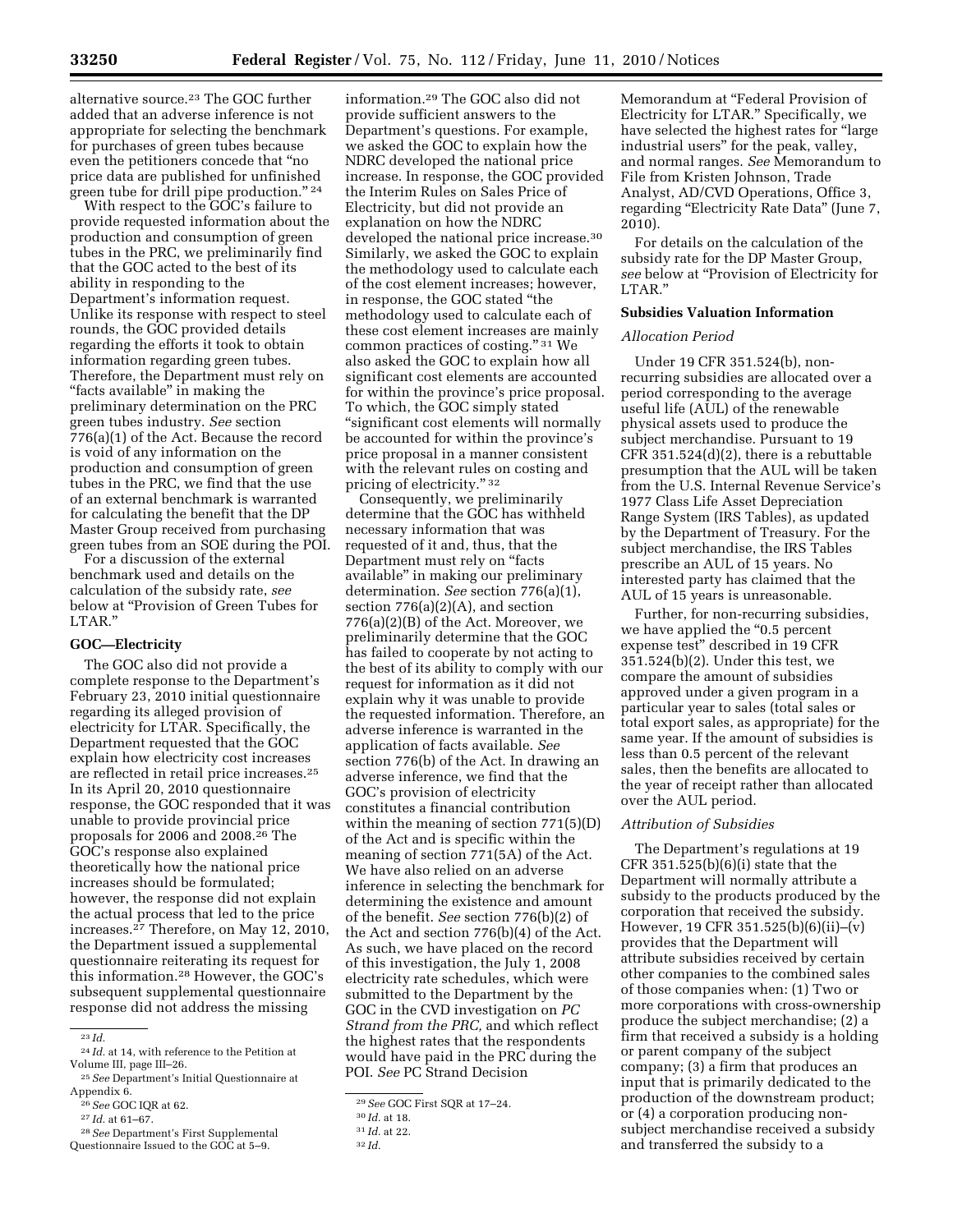corporation with cross-ownership with the subject company.

According to 19 CFR 351.525(b)(6)(vi), cross-ownership exists between two or more corporations where one corporation can use or direct the individual assets of the other corporation(s) in essentially the same ways it can use its own assets. This regulation states that this standard will normally be met where there is a majority voting interest between two corporations or through common ownership of two (or more) corporations. The Court of International Trade (CIT) has upheld the Department's authority to attribute subsidies based on whether a company could use or direct the subsidy benefits of another company in essentially the same way it could use its own subsidy benefits. *See Fabrique de Fer de Charleroi* v. *United States,* 166 F. Supp. 2d 593, 600–604 (CIT 2001).

## *DP Master Group*

As discussed above, the DP Master Group companies are: DP Master, SPM, Liangda, SSP, and Chuangxin. DP Master, SPM, and Liangda are involved in the production of drill pipe.33 Neither DP Master nor its affiliates are integrated producers; they purchase green tubes and steel rounds for their various pipe production facilities.34

Specifically, DP Master produces and exports drill pipe, drill collar, and heavy weight drill pipe.35 SPM provides machining and threading services for the drill pipes produced by DP Master.36 Liangda manufactures drill collars for DP Master and provides heat treatment services for the drill pipe produced by DP Master.37 SSP purchases and supplies green tubes to DP Master and Liangda for the production of drill pipe.38 Chuangxin, a holding company, is the parent company of the other four companies; it is not involved in the production and/or sale of drill pipe.39

DP Master, SPM, Liangda, SSP, and Chuangxin are managed and/or controlled by the same individuals.40 In accordance with 19 CFR 351.525(b)(6)(vi), we preliminarily determine that DP Master, SPM, Liangda, SSP, and Chuangxin are crossowned companies. For subsidies received by DP Master, SPM, and

38 *Id.* at 12.

Liangda, the companies involved in the production of subject merchandise, we have attributed those subsidies to the consolidated sales of DP Master, SPM, and Liangda, exclusive of intracompany sales. For subsidies received by SSP, the trading company, we have attributed those subsidies to the consolidated sales of SSP, DP Master, SPM, and Liangda, exclusive of intracompany sales. For subsidies received by DP Master, SPM, Liangda, SSP, and Chuangxin, we have attributed those subsidies to the consolidated sales of DP Master, SPM, Liangda, SSP, and Chuangxin, exclusive of intra-company sales.

# **Benchmarks and Discount Rates**

The Department is investigating loans received by the DP Master Group from Chinese policy banks and state-owned commercial banks (SOCBs), which are alleged to have been granted on a preferential, non-commercial basis. The Department is also investigating various grants received by the DP Master Group. Therefore, the derivation of the Department's benchmark and discount rates is discussed below.

*Benchmark for Short-Term RMB Denominated Loans:* Section 771(5)(E)(ii) of the Act explains that the benefit for loans is the ''difference between the amount the recipient of the loan pays on the loan and the amount the recipient would pay on a comparable commercial loan that the recipient could actually obtain on the market.'' Normally, the Department uses comparable commercial loans reported by the company for benchmarking purposes. *See* 19 CFR 351.505(a)(3)(i). If the firm did not have any comparable commercial loans during the period, the Department's regulations provide that we ''may use a national interest rate for comparable commercial loans.'' *See* 19 CFR 351.505(a)(3)(ii).

As noted above, section 771(5)(E)(ii) of the Act indicates that the benchmark should be a market-based rate. However, for the reasons explained in *CFS from the PRC,* loans provided by Chinese banks reflect significant government intervention in the banking sector and do not reflect rates that would be found in a functioning market. *See* CFS Decision Memorandum at Comment 10. Because of this, any loans received by respondents from private Chinese or foreign-owned banks would be unsuitable for use as benchmarks under 19 CFR 351.505(a)(2)(i). Similarly, because Chinese banks reflect significant government intervention in the banking sector, we cannot use a national interest rate for commercial loans as envisaged by 19 CFR

351.505(a)(3)(ii). Therefore, because of the special difficulties inherent in using a Chinese benchmark for loans, the Department is selecting an external market-based benchmark interest rate. The use of an external benchmark is consistent with the Department's practice. For example, in *Softwood Lumber from Canada,* the Department used U.S. timber prices to measure the benefit for government-provided timber in Canada. *See Notice of Final Affirmative Countervailing Duty Determination and Final Negative Critical Circumstances Determination: Certain Softwood Lumber Products From Canada,* 67 FR 15545 (April 2, 2002) (*Softwood Lumber from Canada*), and accompanying Issues and Decision Memorandum (Softwood Lumber Decision Memorandum) at ''Analysis of Programs, Provincial Stumpage Programs Determined to Confer Subsidies, Benefit.''

We are calculating the external benchmark using the regression-based methodology first developed in *CFS from the PRC* and more recently updated in *LWTP from the PRC. See*  CFS Decision Memorandum at Comment 10; *see also Lightweight Thermal Paper From the People's Republic of China: Final Affirmative Countervailing Duty Determination,* 73 FR 57323 (October 2, 2008) (*LWTP from the PRC*), and accompanying Issues and Decision Memorandum (LWTP Decision Memorandum) at ''Benchmarks and Discount Rates.'' This benchmark interest rate is based on the inflationadjusted interest rates of countries with per capita gross national incomes (GNIs) similar to the PRC. The benchmark interest rate takes into account a key factor involved in interest rate formation (*i.e.,* the quality of a country's institutions), which is not directly tied to the state-imposed distortions in the banking sector discussed above.

This methodology relies on data published by the World Bank and International Monetary Fund (*see*  further discussion below). For the year 2009, the World Bank, however, has not yet published all the necessary data relied on by the Department to compute a short-term benchmark interest rate for the PRC. Specifically, the following data are not yet available: World Governance Indicators and World Bank classifications of lower-middle income countries based on GNI per capita in U.S. dollars. Therefore, for purposes of this preliminary determination, where the use of a short-term benchmark rate for 2009 is required, we have applied the 2008 short-term benchmark rate for the PRC, as calculated by the Department (*see* discussion below). The

<sup>33</sup>*See* DP Master Group IQR at 8.

<sup>34</sup> *Id.* at 12.

<sup>35</sup> *Id.* at 12. Also, DP Master is the only company within the DP Master Group that exports subject merchandise. *Id.* at 8.

<sup>36</sup> *Id.* at 13.

<sup>37</sup> *Id.* 

<sup>39</sup> *Id.* at 8.

<sup>40</sup> *Id.* at 12.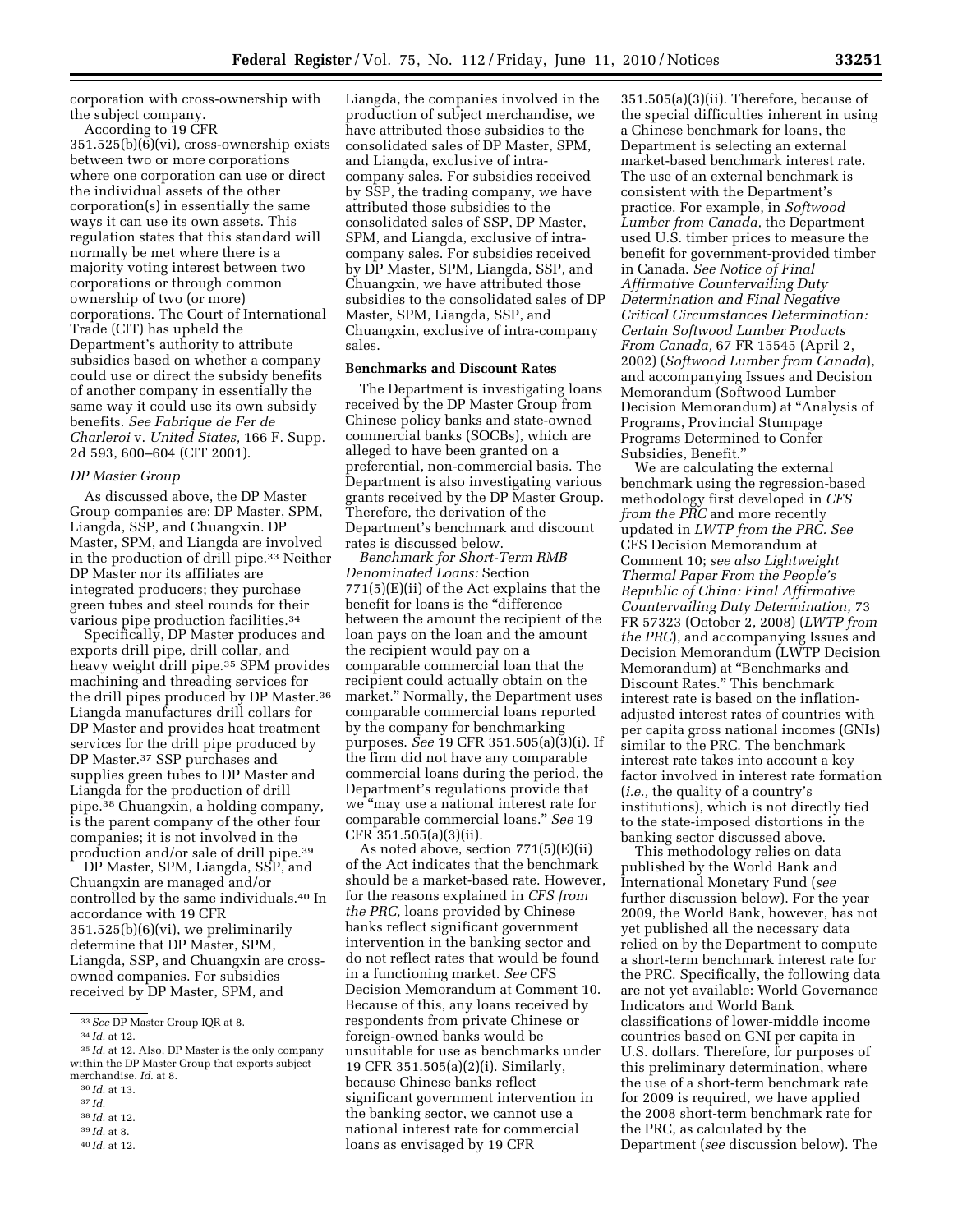Department notes that the current 2008 loan benchmark may be updated, pending the release of all the necessary 2009 data, by the final determination.

The 2008 short-term benchmark was computed following the methodology developed in *CFS from the PRC.* We first determined which countries are similar to the PRC in terms of GNI, based on the World Bank's classification of countries as: Low income; lower-middle income; upper-middle income; and high income. The PRC falls in the lower-middle income category, a group that includes 55 countries as of July 2007. As explained in *CFS from the PRC,* this pool of countries captures the broad inverse relationship between income and interest rates.

Many of these countries reported lending and inflation rates to the International Monetary Fund and are included in that agency's international financial statistics (IFS). With the exceptions noted below, we have used the interest and inflation rates reported in the IFS for the countries identified as ''low middle income'' by the World Bank. First, we did not include those economies that the Department considered to be non-market economies for AD purposes for any part of the years in question, for example: Armenia, Azerbaijan, Belarus, Georgia, Moldova, and Turkmenistan. Second, the pool necessarily excludes any country that did not report both lending and inflation rates to IFS for those years. Third, we removed any country that reported a rate that was not a lending rate or that based its lending rate on foreign-currency denominated instruments. For example, Jordan reported a deposit rate, not a lending rate, and the rates reported by Ecuador and Timor L'Este are dollardenominated rates; therefore, the rates for these three countries have been excluded. Finally, for the calculation of the inflation-adjusted short-term benchmark rate, we also excluded any countries with aberrational or negative real interest rates for the year in question.

For the resulting inflation-adjusted benchmark lending rate, *see*  Memorandum to the File from Kristen Johnson, Trade Analyst, AD/CVD Operations, Office 3, regarding ''2008 Short-Term Interest Rate Benchmark'' (June 7, 2010). Because these are inflation-adjusted benchmarks, it is necessary to adjust the respondent's interest payments for inflation. This was done using the PRC inflation rate as reported in the IFS.

*Benchmark for Long-Term RMB Denominated Loans:* The lending rates reported in the IFS represent short- and

medium-term lending, and there are no sufficient publicly available long-term interest rate data upon which to base a robust long-term benchmark. To address this problem, the Department has developed an adjustment to the shortand medium-term rates to convert them to long-term rates using Bloomberg U.S. corporate BB-rated bond rates. *See Light-Walled Rectangular Pipe and Tube From the People's Republic of China: Final Affirmative Countervailing Duty Investigation Determination,* 73 FR 35642 (June 24, 2008) (*LWRP from the PRC*), and accompanying Issues and Decision Memorandum (LWRP Decision Memorandum) at ''Discount Rates.'' In *Citric Acid from the PRC,* this methodology was revised by switching from a long-term mark-up based on the ratio of the rates of BB-rated bonds to applying a spread which is calculated as the difference between the two-year BB bond rate and the n-year BB bond rate, where n equals or approximates the number of years of the term of the loan in question. *See Citric Acid and Certain Citrate Salts From the People's Republic of China: Final Affirmative Countervailing Duty Determination,* 74 FR 16836 (April 13, 2009) (*Citric Acid from the PRC*), and accompanying Issues and Decision Memorandum (Citric Acid Decision Memorandum) at Comment 14.

*Discount Rates:* Consistent with 19 CFR 351.524(d)(3)(i)(A), we have used, as our discount rate, the long-term interest rate calculated according to the methodology described above for the year in which the government provided the subsidy.

#### **Analysis of Programs**

## **I. Programs Preliminarily Determined To Be Countervailable**

## *A. Policy Loans to Chinese Drill Pipe Producers*

The Department is examining whether drill pipe producers receive preferential lending through SOCBs or policy banks. According to the allegation, preferential lending to the drill pipe industry is supported by the GOC through the issuance of national and provincial fiveyear plans, industrial plans for the steel sector, catalogues of encouraged industries, and other government laws and regulations. Based on our review of the responses and documents provided by the GOC, we preliminarily determine that loans received by the drill pipe industry from SOCBs and policy banks were made pursuant to government directives.

Record evidence demonstrates that the GOC, through its directives, has highlighted and advocated the

development of the drill pipe industry. At the national level, the GOC has placed an emphasis on the development of high-end, value-added steel products through foreign investment as well as through technological research, development, and innovation. In laying out this strategy, the GOC has identified the specific products it has in mind. For example, an "objective" of the 10th Five-Year Plan for the Metallurgical Industry (the Plan) was to develop key steel types that were mainly imported; high strength, anticrushing, corrosion resistant petroleum pipe, high pressure boiler pipe, and welded pipe used in oil and gas transmission pipelines were among the listed products.41 Moreover, among the "Policy Measures" set out in the Plan for achieving its objectives was the encouragement of enterprises to cooperate with foreign enterprises, particularly in the production and development of high value-added products and high-tech products.42

Similarly, in the Development Policies for the Iron and Steel Industry (July 2005) at Article 16, the GOC states that it will ''enhance the research and development as well as designing and manufacture levels of major technical equipment of our iron and steel industry.'' 43 To accomplish this, the GOC states it will provide support to key steel projects relying on domestically produced and newly developed equipment and facilities, through tax and interest assistance, and scientific research expenditures.<sup>44</sup>

Later in 2005, the GOC implemented the Decision of the State Council on Promulgating the ''Interim Provisions on Promoting Industrial Structure Adjustment'' for Implementation (No. 40 (2005)) (Decision 40) in order to achieve the objectives of the Eleventh Five-Year Plan.45 Decision 40 references the Directory Catalogue on Readjustment of Industrial Structure (Industrial Catalogue), which outlines the projects which the GOC deems "encouraged," ''restricted,'' and ''eliminated,'' and describes how these projects will be considered under government policies.46 Steel tube for oil well pipe, high-pressure boiler pipe, and longdistance transportation pipe for oil and gas were named in the Industrial

41*See* GOC IQR at Exhibit 12 for the Plan at ''(III) Implementation Main Points; 2. Production Structure Readjustment.''

- 44 *Id.* at Article 16.
- 45 *Id.* at Exhibit 13.

<sup>&</sup>lt;sup>42</sup> Id. at "(V) Policy Measures."

<sup>43</sup> *Id.* at Exhibit 10.

<sup>&</sup>lt;sup>46</sup> *Id.* at "Chapter III Catalogue for the Guidance of Industrial Structural Adjustment.''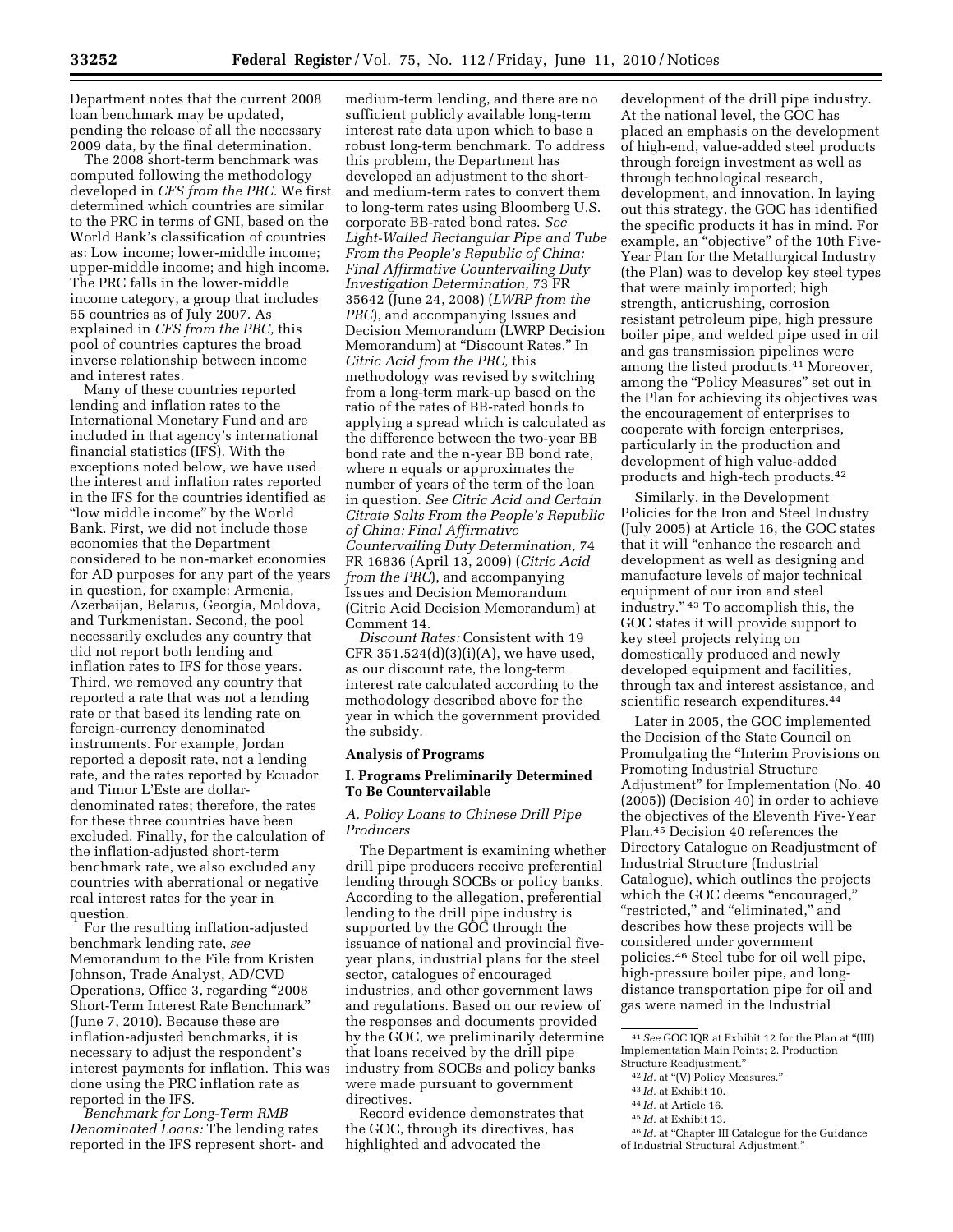Catalogue as an "encouraged project."<sup>47</sup> For the "encouraged" projects, Decision 40 outlines several support options available from the government, including financing.48

Turning to the provincial and municipal plans, the Department has described the inter-relatedness of national level plans and directives with those at the sub-national level. *See*  LWTP Decision Memorandum at Comment 6. Based on our review of the sub-national plans, we find that they mirror the national government's objective of supporting and promoting the production of innovative and highvalue added products, including drill pipe.

Examples from the five-year plans of the Jiangsu province where the DP Master Group companies are located are as follows:

Outline of the 11th Five-Year Program for Industrial Structural Adjustment and Development in Jiangsu: ''Emphasize on the development of high-quality steel products with high added value and high technological content such as motor plates, shipbuilding steel plates, \* \* \* pinion steel, oil well billet, special pipes and sticks, and highly qualified high-carbon hard wires." 49

The 10th Five-Year Program for Industrial and Commercial Restructuring of Jiangsu: ''We should develop functional metallic materials, stainless steel cold-rolled sheet, high-speed railway steel, oil well and pipeline steel, \* \* \* hard alloy products and etc."  $^{\rm 50}$ 

Special Program (Guihua) on Adjustment & Development of Iron and Steel Industries during the Eleventh Five-year Period in Jiangsu: ''We shall strengthen the guidance of industrial policies, the support from credit policy and the regulation by fiscal and taxation policies to guide the direction of investments.''

*See* Memorandum to the File from Kristen Johnson, Trade Analyst, AD/ CVD Operations, Office 3, regarding ''Additional Document for Jiangsu Province—Development of Iron and Steel Industries" (June 7, 2010).

As noted in *Citric Acid from the PRC:* 51

In general, the Department looks to whether government plans or other policy directives lay out objectives or goals for developing the industry and call for lending to support those objectives or goals. Where such plans or policy directives exist, then we will find a policy lending program that is

specific to the named industry (or producers that fall under that industry).<sup>52</sup> Once that finding is made, the Department relies upon the analysis undertaken in *CFS from the PRC*53 to further conclude that national and local government control over the SOCBs results in the loans being a financial contribution by the GOC.54

Therefore, on the basis of the record information described above, we preliminarily determine that the GOC has a policy in place to encourage the development of production of drill pipe through policy lending.

The DP Master Group reported that DP Master and SPM had outstanding loans during the POI.<sup>55</sup> In its April  $20$ , 2010 questionnaire response, the GOC provided information on the banks that provided lending to the companies and reported that there is government ownership in each bank.56 Consistent with our determination in prior proceedings, we preliminarily find these banks to be SOCBs. *See, e.g., Certain Oil Country Tubular Goods From the People's Republic of China: Final Affirmative Countervailing Duty Determination, Final Negative Critical Circumstances Determination,* 74 FR 64045 (December 7, 2009) (*OCTG from the PRC*), and accompanying Issues and Decision Memorandum (OCTG Decision Memorandum) at Comment 20.

The loans to drill pipe producers from SOCBs in the PRC constitute a direct financial contribution from the government, pursuant to section 771(5)(D)(i) of the Act, and they provide a benefit equal to the difference between what the recipients paid on their loans and the amount they would have paid on comparable commercial loans (*see*  section 771(5)(E)(ii) of the Act). Finally, we preliminarily determine that the loans are *de jure* specific within the meaning of section 771 of the Act because of the GOC's policy, as illustrated in the government plans and directives, to encourage and support the growth and development of the drill pipe industry.

To calculate the benefit, we compared the amount of interest DP Master and SPM paid on their outstanding loans to the amount they would have paid on

55*See* DP Master Group IQR at 22. 56*See* GOC IQR at 10–11.

comparable commercial loans. *See* 19 CFR 351.505(a). In conducting this comparison, we used the interest rates described in the ''Benchmarks and Discount Rates'' section above. We have attributed benefits under this program to total consolidated sales of DP Master, SPM, and Liangda (exclusive of intracompany sales), as discussed in the "Attribution of Subsidies" section above. On this basis, we preliminarily determine a countervailable subsidy of 0.87 percent *ad valorem* for the DP Master Group.

## *B. Two Free, Three Half Tax Exemption for FIEs*

The Foreign Invested Enterprise and Foreign Enterprise Income Tax Law (FIE Tax Law), enacted in 1991, established the tax guidelines and regulations for FIEs in the PRC. The intent of this law is to attract foreign businesses to the PRC. According to Article 8 of the FIE Tax Law, FIEs which are ''productive'' and scheduled to operate not less than 10 years are exempt from income tax in their first two profitable years and pay half of their applicable tax rate for the following three years. FIEs are deemed ''productive'' if they qualify under Article 72 of the Detailed Implementation Rules of the Income Tax Law of the People's Republic of China of Foreign Investment Enterprises and Foreign Enterprises. The Department has previously found this program countervailable. *See, e.g.,* CFS Decision Memorandum at 10–11.

DP Master and Liangda are 'productive" FIEs and received benefits under this program during the POI.57 SPM, SSP, and Chuangxin are domestically-owned companies.58

We preliminarily determine that the exemption or reduction in the income tax paid by ''productive'' FIEs under this program confers a countervailable subsidy. The exemption/reduction is a financial contribution in the form of revenue forgone by the GOC and it provides a benefit to the recipients in the amount of the tax savings. *See*  sections  $771(5)(D)(ii)$  and  $771(5)(E)$  of the Act and 19 CFR 351.509(a)(1). We further preliminarily determine that the exemption/reduction afforded by this program is limited as a matter of law to certain enterprises, *i.e.*, "productive" FIEs, and, hence, is specific under section 771(5A)(D)(i) of the Act. *See*  CFS Decision Memorandum at Comment 14.

For the 2008 tax year (for which tax returns were filed during the POI), DP Master was in its third year of

<sup>47</sup> *Id.* at Exhibit 14 for Industrial Catalogue at ''VII Iron and Steel.''

<sup>48</sup> *Id.* at Exhibit 13 at Article 17.

<sup>&</sup>lt;sup>49</sup> Id. at Exhibit 15 at "6. Development Priority."  $^{50}\,Id.$  at Exhibit 17 at "Section 1. Optimizing the Industrial Structure; 1. Prioritizing the

Development of High Technologies; New Materials Industry.''

<sup>51</sup>*See* Citric Acid Decision Memorandum at Comment 5.

<sup>52</sup>*See* CFS Decision Memorandum at 49, and LWTP Decision Memorandum at 98.

<sup>53</sup>*See* CFS Decision Memorandum at Comment 8. 54*See Certain New Pneumatic Off-The-Road Tires* 

*from the People's Republic of China: Final Affirmative Determination of Sales at Less Than Fair Value and Partial Affirmative Determination of Critical Circumstances,* 73 FR 40485 (July 15, 2008) (*OTR Tires from the PRC*), and the accompanying Issues and Decision Memorandum OTR Tires Decision Memorandum) at 15; and LWTP Decision Memorandum at 11.

<sup>57</sup>*See* DP Master Group IQR at 29–30.

<sup>58</sup> *Id.* at 15–16.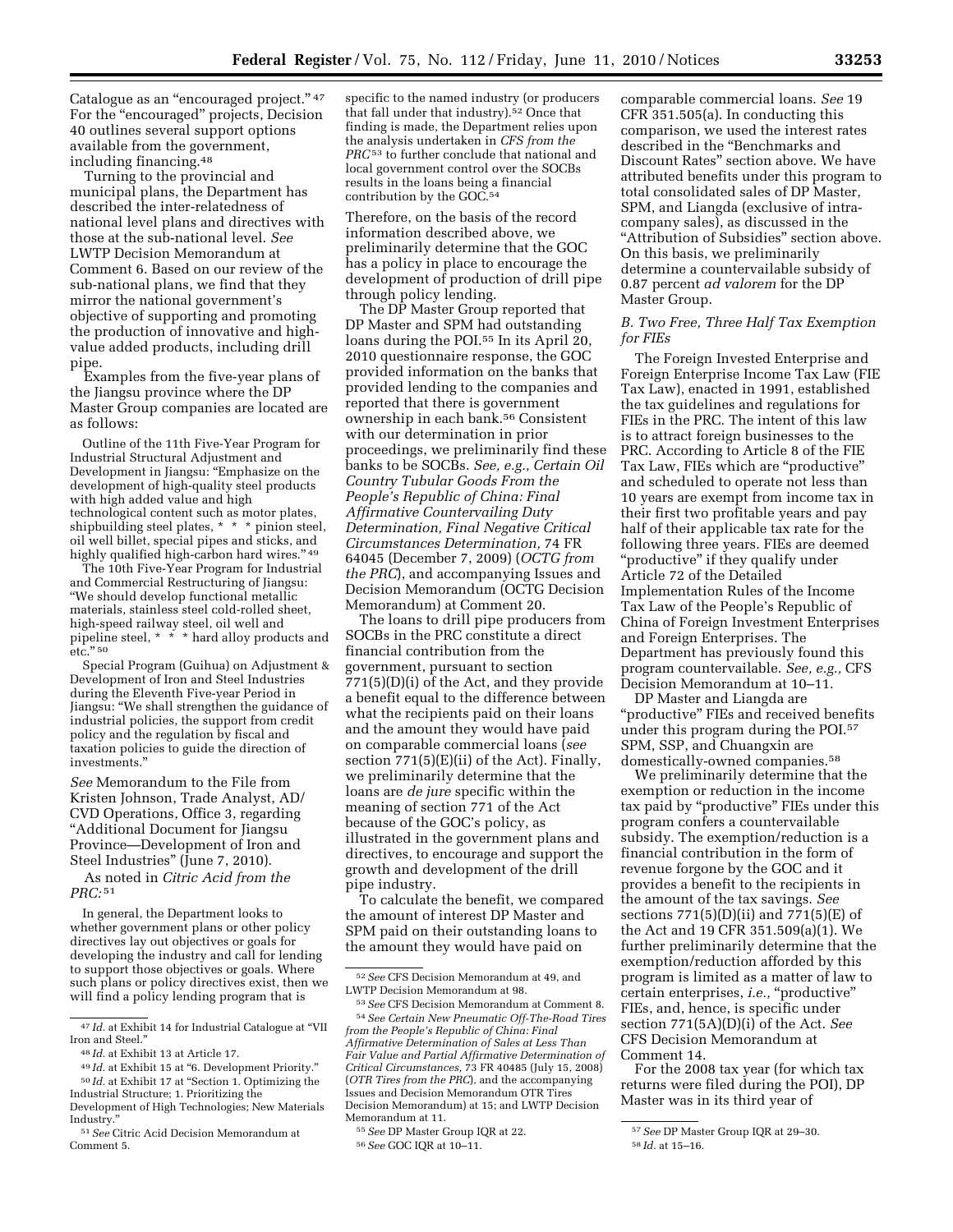profitability and was eligible for 50 percent reduction in its income tax liability.59 Liangda was in its first year of eligibility and received a 100 percent reduction in its income tax liability for tax year 2008.60

To calculate the benefit, we treated the income tax savings enjoyed by DP Master and Liangda as a recurring benefit, consistent with 19 CFR 351.524(c)(1), and divided the companies' tax savings received during the POI by the total consolidated sales of DP Master, SPM, and Liangda (exclusive of intra-company sales), as discussed in the ''Attribution of Subsidies'' section above. To compute the amount of the tax savings, we compared the income tax amount that each respondent would have paid in absence of the program. On this basis, we preliminarily determine a countervailable subsidy of 9.05 percent *ad valorem* for the DP Master Group.

Further, the respondents reported that the GOC terminated the Two Free, Three Half Tax Exemption for FIEs on January 1, 2008, under the 2008 Enterprise Income Tax Law (EITL).61 We find that respondents' claims of termination do not meet the requirements specified under 19 CFR 351.526(d)(1), which provide that the Department will not find a program to be terminated and a program-wide change warranted if it finds that the administering authority continues to provide residual benefits under the program. As indicated in the EITL and the Notice of the State Council on the Implementation of the Transitional Preferential Policies in Respect of the Enterprise Income Tax (Transitional Period Notice), 62 from January 1, 2008, enterprises that previously enjoyed this program may continue to enjoy any preferential treatment previously enjoyed until the expiration of the transitional time period. For enterprises that previously had not enjoyed preferential treatment, the preferential time period shall be calculated from 2008. The GOC reported that this program will be terminated at the expiration of the transitional period in 2012.

# *C. Exemption From City Construction Tax and Education Tax for FIEs*

Pursuant to the Circular Concerning Temporary Exemption from Urban Maintenance and Construction Tax and Additional Education Fees for Foreign-

Funded and Foreign Enterprises (GUOSHUIFA {1994} No. 38), the local tax authorities exempt all FIEs and foreign enterprises from the city maintenance and construction tax and education fee surcharge.63 The GOC explained that the construction tax is based on the amount of product tax, value added tax, and/or business tax actually paid by the taxpayer.64 For tax payers located in urban areas, the rate is seven percent; for taxpayers located in counties or townships, the rate is five percent; and for taxpayers located in areas other than urban areas, counties, and townships, the rate is one percent.65 Regarding the education fee surcharge, the DP Master Group reported that FIEs pay only one percent of the actual amount of the product tax, value-added tax, and business tax paid, whereas other entities pay four percent of that amount.66 DP Master and Liangda are FIEs and, therefore, received exemptions under this program.

Consistent with our finding in *Racks from the PRC,* we preliminarily determine that the exemptions from the city construction tax and education surcharge under this program confer a countervailable subsidy. *See Certain Kitchen Shelving and Racks from the People's Republic of China: Final Affirmative Countervailing Duty Determination,* 74 FR 37012 (July 27, 2009) (*Racks from the PRC*), and accompanying Issues and Decision Memorandum (Racks from the PRC Decision Memorandum) at ''Exemption from City Construction Tax and Education Tax for FIEs in Guangdong Province.'' The exemptions are financial contributions in the form of revenue forgone by the government and provide a benefit to the recipient in the amount of the savings. *See* section 771(5)(D)(ii) of the Act and 19 CFR 351.509(a)(1). We also preliminarily determine that the exemptions afforded by this program are limited as a matter of law to certain enterprises, *i.e.,* FIEs, and, hence, specific under section 771(5A)(D)(i) of the Act. To calculate the benefit, we treated DP Master's and Liangda's tax savings and exemptions as a recurring benefit, consistent with 19 CFR  $351.524(c)(1)$ .

To compute the amount of city construction tax savings, we first determined the rate the companies would have paid in the absence of the program. At page 36 of the May 18, 2010, supplemental questionnaire

response, SPM, not an FIE, reported that it paid a five percent ''Urban Maintenance and Construction Tax.'' SPM, DP Master, and Liangda are all located in Chuangxin Village, Jiangyin City.67 Therefore, we preliminarily determine that DP Master and Liangda should have paid a construction tax of five percent.68 Next, we compared the rate the companies would have paid in the absence of the program (five percent during the POI) with the rate the companies paid (zero), because they are FIEs.

To compute the amount of the savings from the education fee exemption, we compared the rate the companies would have paid in the absence of the program (four percent during the POI) with the rate the companies paid (one percent).

To calculate the total benefit under the program, we summed the construction tax savings and the education fee exemptions. To calculate the net subsidy rate, we divided the companies' tax savings received during the POI by the total consolidated sales of DP Master, SPM, and Liangda (exclusive of intra-company sales), as discussed in the ''Attribution of Subsidies'' section above. On this basis, we preliminarily determine the countervailable subsidy to be 0.57 percent *ad valorem* for the DP Master Group.

## *D. Import Tariff and VAT Exemptions for FIEs and Certain Domestic Enterprises Using Imported Equipment in Encouraged Industries*

Enacted in 1997, the Circular of the State Council on Adjusting Tax Policies on Imported Equipment (Guofa No. 37) (Circular 37) exempts both FIEs and certain domestic enterprises from the VAT and tariffs on imported equipment used in their production so long as the equipment does not fall into prescribed lists of non-eligible items. The National Development and Reform Commission (NDRC) and the General Administration of Customs are the government agencies responsible for administering this program. Qualified enterprises receive a certificate either from the NDRC or one of its provincial branches. To receive the exemptions, a qualified enterprise only has to present the certificate to the customs officials upon importation of the equipment. The objective of the program is to encourage foreign investment and to introduce foreign advanced technology equipment and

<sup>59</sup> *Id.* at 30.

<sup>60</sup> *Id.* at 30.

<sup>61</sup>*See* GOC IQR at Exhibit 25 for the EITL.

<sup>62</sup> *Id.* at Exhibit 26 for the Transitional Period Notice.

<sup>63</sup>*See* GOC First SQR at Exhibit 3.

<sup>64</sup> *Id.* at 9.

<sup>65</sup> *Id.* 

<sup>66</sup>*See* DP Master Group First Supplemental Questionnaire Response (May 18, 2010) at 33.

<sup>67</sup>*See* DP Master Group IQR at 9.

<sup>68</sup>After issuance of this determination, we will issue a supplemental questionnaire to the GOC and the DP Master Group requesting confirmation on the rate that should have been paid by DP Master and Liangda.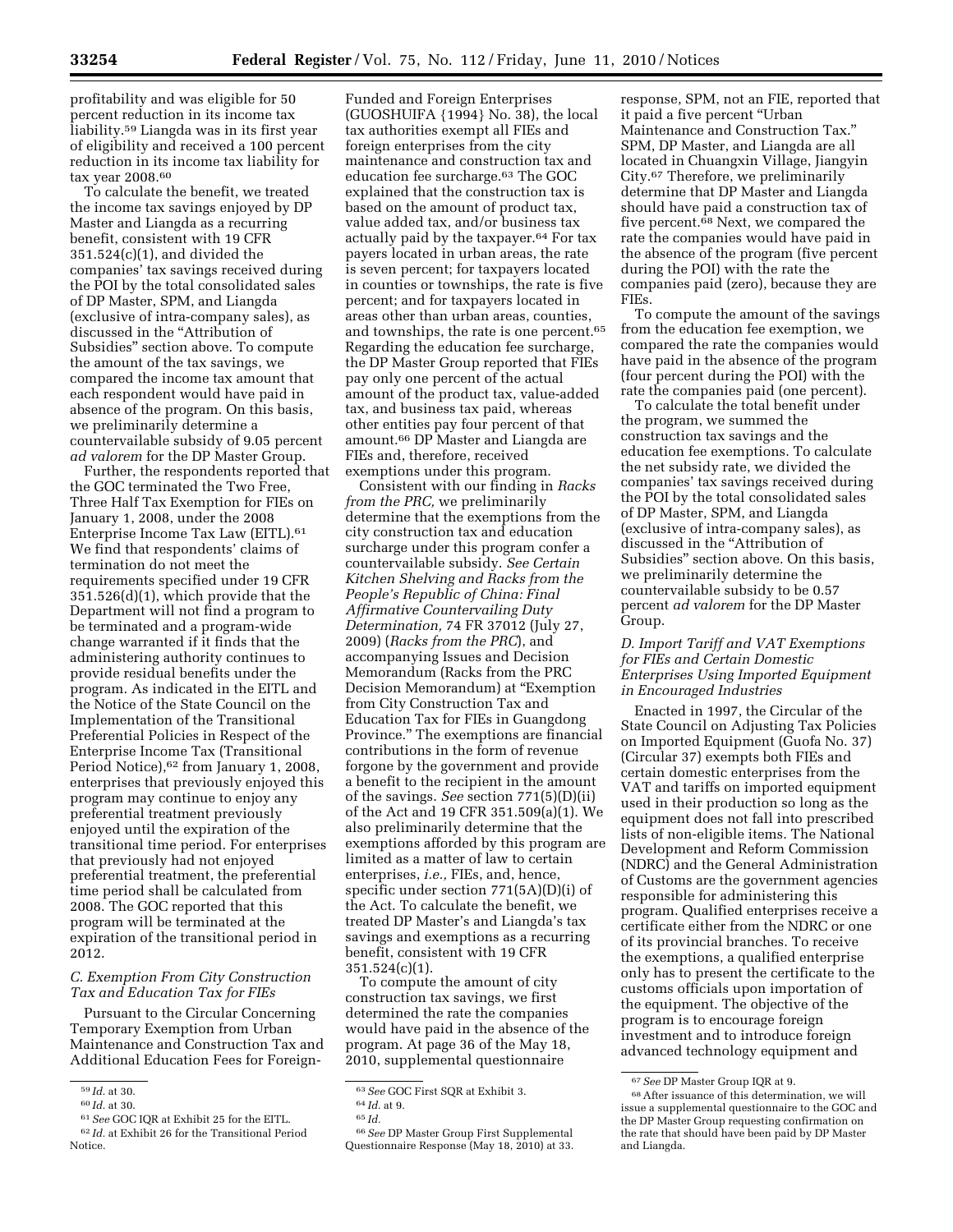industry technology upgrades. The Department has previously found this program to be countervailable. *See, e.g.,*  Citric Acid Decision Memorandum at ''VAT Rebate on Purchases by FIEs of Domestically Produced Equipment.'' DP Master, an FIE, reported receiving VAT and tariff exemptions under this program for imported equipment.

We preliminarily determine that the VAT and tariff exemptions on imported equipment confer a countervailable subsidy. The exemptions are a financial contribution in the form of revenue forgone by the GOC and the exemptions provide a benefit to the recipients in the amount of the VAT and tariff savings. *See* section 771(5)(D)(ii) of the Act and 19 CFR 351.510(a)(1). We further preliminarily determine that the VAT and tariff exemptions under this program are specific under section 771(5A)(D)(iii)(I) of the Act because the program is limited to certain enterprises. As described above, only FIEs and certain domestic enterprises are eligible to receive VAT and tariff exemptions under this program. As noted above under the ''Two Free/Three Half Tax Exemption for FIEs'' program, the Department finds FIEs to be a specific group under section 771(5A)(D)(i) of the Act. The additional certain enterprises requiring approval by the NDRC do not render the program to be non-specific. This analysis is consistent with the Department's approach in prior CVD proceedings. *See, e.g.,* CFS Decision Memorandum at Comment 16, and OTR Decision Memorandum at ''VAT and Tariff Exemptions for FIEs and Certain Domestic Enterprises Using Imported Equipment on Encouraged Industries.''

Normally, we treat exemptions from indirect taxes and import charges, such as the VAT and tariff exemptions, as recurring benefits, consistent with 19  $CFR 351.524(c)(1)$  and allocate these benefits only in the year that they were received. However, when an indirect tax or import charge exemption is provided for, or tied to, the capital structure or capital assets of a firm, the Department may treat it as a non-recurring benefit and allocate the benefit to the firm over the AUL. *See* 19 CFR 351.524(c)(2)(iii) and 19 CFR 351.524(d)(2). Therefore, we are examining the VAT and tariff exemptions that DP Master received under the program during the POI and prior years.

To calculate the amount of import duties exempted under the program, we multiplied the value of the imported equipment by the import duty rate that would have been levied absent the program. To calculate the amount of VAT exempted under the program, we

multiplied the value of the imported equipment (inclusive of import duties) by the VAT rate that would have been levied absent the program. Our derivation of VAT in this calculation is consistent with the Department's approach in prior cases. *See, e.g.,* Line Pipe Decision Memorandum at Comment 8 ("\*  $*$  \* we agree with petitioners that VAT is levied on the value of the product inclusive of delivery charges and import duties''). Next, we summed the amount of duty and VAT exemptions received in each year. For each year, we then divided the total grant amount by the corresponding total sales for the year in question. For certain years, DP Master's total amount of VAT and tariff exemptions was more than 0.5 percent of total sales for the respective year. Therefore, for these exemptions, we had to determine whether DP Master's VAT and tariff exemptions were tied to the capital structure or capital assets of the firm. Based on the description of the items imported in those years, we preliminarily find that the exemptions were for capital equipment.69 As such, for these exemptions, we have allocated the benefit over the 15-year AUL using discount rates described under the ''Benchmarks and Discount Rates'' section above.

For the other years, DP Master's total amount of the VAT and tariff exemptions was less than 0.5 percent of the total consolidated sales of DP Master, SPM, and Liangda (exclusive of intra-company sales). Therefore, for those exemptions, we expensed the benefit to the year in which the benefit was received, consistent with 19 CFR 351.524(a). On this basis, we preliminarily determine the countervailable subsidy to be 0.14 percent *ad valorem* for the DP Master Group.

Further, the GOC reported that pursuant to the Announcement of Ministry of Finance, China Customs, and State Administration of Taxation, No. 43 (2008) (Notice 43), dated December 25, 2008, the VAT exemption linked to imported equipment under this program has been terminated but the import tariff exemption has not been terminated.70 Article 1 of Notice 43 states that as of January 1, 2009, VAT on imported equipment for self-use in domestic and foreign investment projects as encouraged and stipulated in Circular 37 will be resumed and the custom duty exemption will remain in effect. Article 4 of Notice 43 provides for a transition period for the

termination of the VAT exemption. Under Article 4, for a project which has a letter of confirmation prior to November 10, 2008, and the imported equipment has been declared with customs before June 30, 2009, VAT and tariff can be exempted. However, for imported equipment for which the import customs declaration is made on or after July 1, 2009, VAT will be collected. As such, the GOC stated the latest possible date for companies to claim or apply for a VAT exemption under this program was June 30, 2009. The GOC reported that there is no replacement VAT exemption program.

Under 19 CFR 351.52 $\bar{6}$ (a)(1) and (2), the Department may take a programwide change to a subsidy program into account in establishing the cash deposit rate if it determines that subsequent to the POI, but before the preliminary determination, a program-wide change occurred and the Department is able to measure the change in the amount of countervailable subsidies provided under the program in question. With regard to this program, we determine that a program-wide change has not occurred and have not adjusted the cash deposit rate. Under 351.526(d)(1), the Department will only adjust the cash deposit rate of a terminated program if there are no residual benefits. However, this program still provides for residual benefits up through and including the POI.

## *E. Provision of Green Tubes for LTAR*

The Department is investigating whether producers, acting as Chinese government authorities, sold green tubes to the DP Master Group for LTAR. The DP Master Group (specifically, SSP) reported purchasing green tubes during the POI directly from a green tube producer. Both the DP Master Group and the GOC reported that the producer from which the respondents obtained green tubes is an SOE.71 As a result, we determine that the producer, which supplied the DP Master Group with green tubes during the POI, is a government authority and provided to the DP Master Group a financial contribution, in the form of a governmental provision of a good. *See*  section  $771(5)(D)(iv)$  of the Act.

Having addressed the issue of financial contribution, we must next analyze whether the sale of green tubes to the DP Master Group by a producer designated as a government authority conferred a benefit within the meaning of section 771(5)(E)(iv) of the Act. The Department's regulations at 19 CFR

<sup>69</sup>*See* DP Master Group First SQR at Exhibit 39. 70*See* GOC IQR at 28 and Exhibit 29.

<sup>71</sup>*See* DP Master Group IQR at Exhibit 14, and GOC IQR at 59.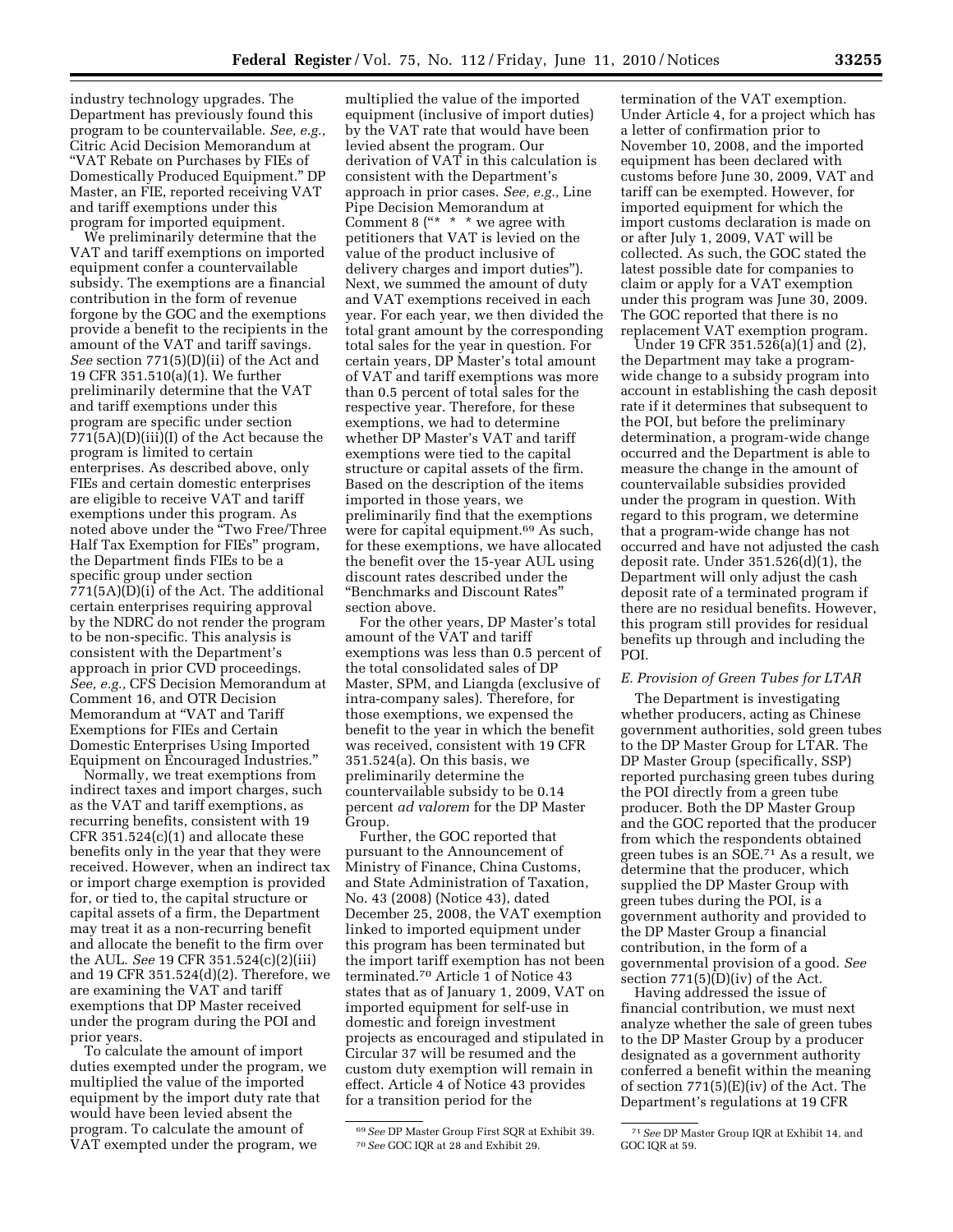351.511(a)(2) set forth the basis for identifying appropriate marketdetermined benchmarks for measuring the adequacy of remuneration for government-provided goods or services. These potential benchmarks are listed in hierarchical order by preference: (1) Market prices from actual transactions within the country under investigation (*e.g.,* actual sales, actual imports or competitively run government auctions) (tier one); (2) world market prices that would be available to purchasers in the country under investigation (tier two); or (3) an assessment of whether the government price is consistent with market principles (tier three). As we explained in *Softwood Lumber from Canada,* the preferred benchmark in the hierarchy is an observed market price from actual transactions within the country under investigation because such prices generally would be expected to reflect most closely the prevailing market conditions of the purchaser under investigation. *See* Softwood Lumber Decision Memorandum at ''Market-Based Benchmark.''

Beginning with tier one, we must determine whether the prices from actual sales transactions involving Chinese buyers and sellers are significantly distorted. As explained in the *Preamble:* 

Where it is reasonable to conclude that actual transaction prices are significantly distorted as a result of the government's involvement in the market, we will resort to the next alternative {tier two} in the hierarchy.

*See Preamble to Countervailing Duty Regulations,* 63 FR 65348, 65377 (November 25, 1998) (*Preamble*). The *Preamble* further recognizes that distortion can occur when the government provider constitutes a majority or, in certain circumstances, a substantial portion of the market.

In our February 23, 2010 initial questionnaire and May 12, 2010 supplemental questionnaire, we instructed the GOC to provide the percentage of green tubes production accounted for by SOEs during the POI. In its initial and supplemental questionnaire responses, the GOC indicated that there were no official statistics readily available regarding the production and consumption of green tubes in the PRC and, therefore, did not provide the requested information.72

Section 776(a)(1) of the Act states that if the necessary information is not available on the record, then the Department shall use the facts otherwise available (FA) in reaching the applicable

determination. In this investigation, the GOC has stated for the various reasons noted above that the data requested by the Department does not exist and, therefore it is unable to obtain the percentage of green tube production accounted for by SOEs during the POI. As a result, we lack the necessary information to determine whether the GOC has a predominant role in the domestic market for this input that results in significant distortion of the prices. Moreover, at this stage of the investigation neither the GOC nor the DP Master Group has submitted data that could be used as a tier-one green tube benchmark. Furthermore, we note that the Department has determined that various steel inputs cannot serve as viable tier-one benchmarks in several CVD investigations involving the PRC. *See, e.g.,* Line Pipe Decision Memorandum at Comment 5, *see also*  PC Strand Decision Memorandum at ''Provision of Wire Rod for LTAR.'' The Department finds no evidence that the GOC is not cooperating to the best of its ability and, thus, we preliminarily determine that the application of FA is warranted. Specifically, pursuant to section 776(a)(1) of the Act, we preliminarily determine that there is no suitable data on domestic prices for green tubes that are available which could serve as a viable tier-one benchmark as described under 19 CFR  $351.511(a)(2)(i)$ . Consequently, as there are no other available tier-one benchmark prices, we have turned to tier two, *i.e.,* world market prices available to purchasers in the PRC.

We examined whether the record contained data that could be used as a tier-two green tubes benchmark under 19 CFR 351.511(a)(2)(ii). The Department has on the record of the investigation CIF import prices from various countries into the PRC of HTS category 7304.23, ''seamless drill pipe, other than stainless, for use in drilling for oil or gas,'' as sourced from Global Trade Atlas.73 Petitioners argue that these data constitute actual import prices for green tubes and, thus, may serve as the basis for a tier-two benchmark under 19 CFR 351.511(a)(2)(ii). We have reviewed the pricing data sourced from Global Trade Atlas and preliminarily determine that they are not appropriate for use as a tiertwo benchmark. Petitioners' green tube prices are not broken out by month but are instead reported on an annual basis.74 Given that SSP reported its

green tube purchases on a monthly basis, the preferred benchmark would be monthly purchases. Therefore, we preliminarily determine that annual green tube prices sourced from Global Trade Atlas are not suitable.

In addition, petitioners have placed on the record of the investigation monthly pricing data for the POI of seamless pipe and tube from various countries, as sourced from the Metal Bulletin Research (MBR).75 The DP Master Group placed the same seamless pipe and tube pricing data from the MBR on the record of the investigation as well as seamless pipe and tube pricing data from the Steel Business Briefing (SBB) and SteelOrbis (SO).76 In its May 28, 2010 and June 1, 2010 submissions, the DP Master Group argues that the seamless pipe and tube pricing data from the MBR, SBB, and SO represent pipe and tube products that are at a slightly more advanced stage of finishing than green tube products.<sup>77</sup> The DP Master Group therefore argues that, in order to derive a benchmark that is comparable to green tubes, the Department should average the seamless pipe and tube prices from the MBR, SBB, and SO with the steel rounds pricing data that it supplied in its questionnaire responses.78 For the steel rounds pricing data supplied by the DP Master Group, see the DP Master Group's April 16, 2010 questionnaire response at Exhibit 13 and May 18, 2010 supplemental questionnaire response at Exhibit 44.

Alternatively, the DP Master Group argues that, in order to more closely approximate green tube pricing, the Department could discount the prices for seamless pipe and tube, as sourced from MBR, SBB, and SO, by the value added during the production process, namely heat treating, upsetting, and other processes performed on green tube to produce seamless pipe and tube. The DP Master Group contends that green tubes represent only 60 percent of the value of the seamless pipe and tube products under consideration as a green tube benchmark and, thus, to the extent the Department uses the seamless pipe and tube prices as a proxy for green tube prices, the Department should reduce the seamless pipe and tube prices by 40

<sup>72</sup>*See* GOC IQR at 58, and GOC First SQR at 13–15.

<sup>73</sup>*See* Petitioners' CVD Benchmark Data Submission (Benchmark Submission) (May 24, 2010) at Exhibit 1. 74 *Id.* 

<sup>75</sup>*See* January through June pricing data in petitioners' December 31, 2009 petition, Volume I at Exhibit 15; *see* July through December pricing data in petitioners' May 28, 2010 submission at Exhibit 1.

<sup>76</sup>*See* DP Master Group's Benchmark Rebuttal and Supplemental Factual Information Submission (Benchmark Rebuttal) (May 28, 2010) submission at 15 and Exhibits 52 through 54.

<sup>77</sup>*See* DP Master Group Benchmark Rebuttal 14. 78 *Id.* at 15.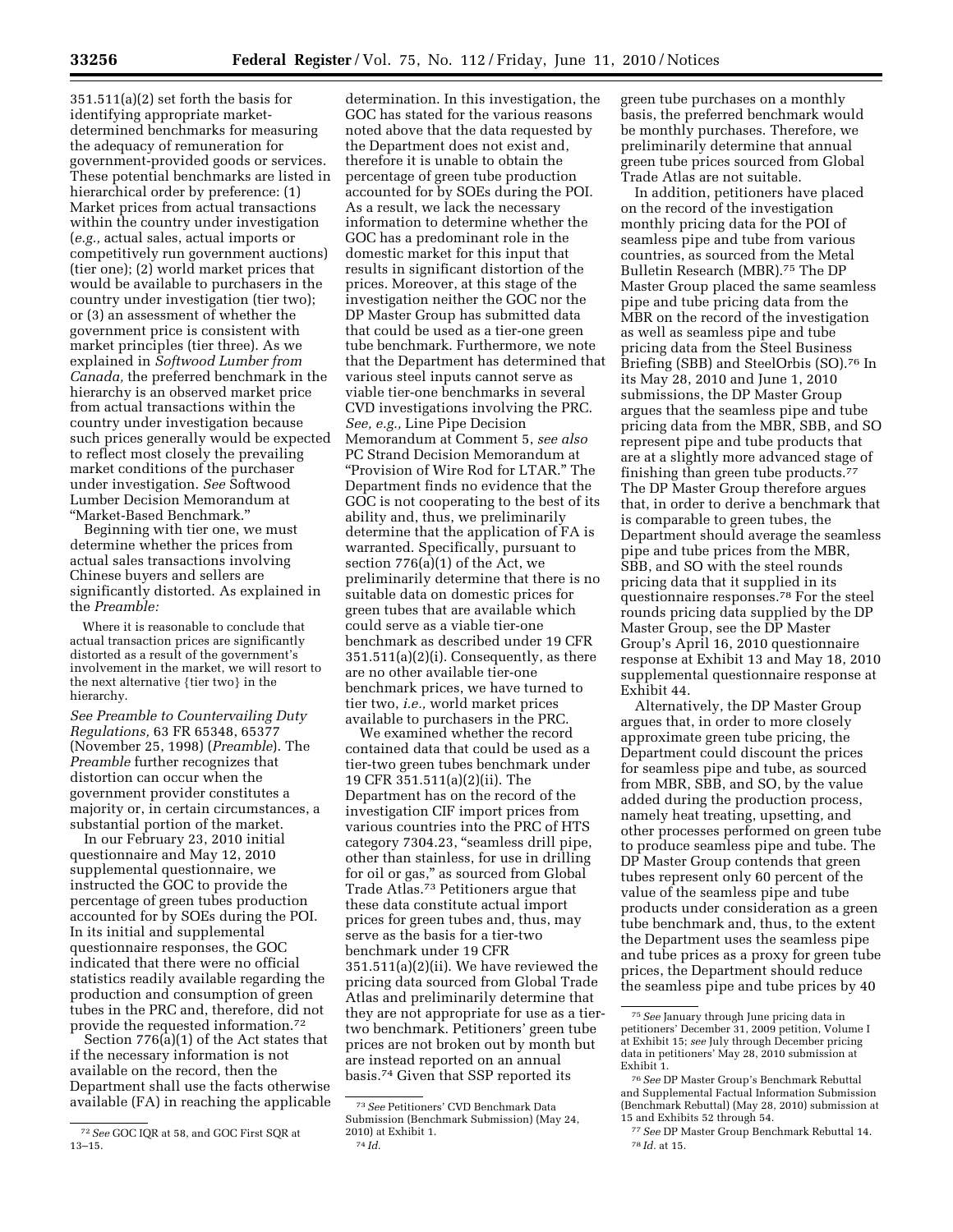percent. The DP Master Group supports its argument in this regard with an affidavit from an engineer.79

In their May 28, 2010 and June 1, 2010 submissions, petitioners argue against calculating the green tubes benchmark as the average of steel rounds and seamless pipe and tube prices. Petitioners contend that producing green tubes, drill pipe, and drill collars is a complicated and exacting process, and that such products must be manufactured to withstand severe conditions during the drilling process.80 In contrast, argue petitioners, steel rounds (also known as billets) are merely pieces of steel that are not comparable to green tubes.

In this preliminary determination, we agree with petitioners that it is not appropriate to construct a green tube benchmark that is equal to the average of seamless pipe and tube prices and steel rounds prices. In light of the extensive further manufacturing required to produce seamless pipe and tube, we preliminarily determine that seamless pipe and tubes are more similar to green tubes than steel rounds.

Therefore, we have used the seamless pipe and tube pricing data, as sourced from MBR, SBB, and SO to construct our green tubes benchmark. We note that the Department has relied on pricing data from industry publications in recent CVD proceedings involving the PRC. *See, e.g.,* CWP Decision Memorandum at ''Hot-Rolled Steel for LTAR,'' and LWRP Decision Memorandum at ''Hot-Rolled Steel for LTAR.'' Concerning the comparability of seamless pipe and tube, we note that the Department has acknowledged the ''overlap'' between green tubes and other types of seamless pipe and tube (*e.g.,*  casing and tubing) ''with respect to diameter, wall thickness, and length'' as well as an overlap with regard to strength and alloy requirements. *See Oil Country Tubular Goods from Austria: Initiation of Countervailing Duty Investigation,* 67 FR 20739, 20740 (April 26, 2002), and accompanying Initiation Checklist at 15.

In this preliminary determination, we have determined not to reduce the seamless pipe and tube prices by 40 percent as advocated by the DP Master Group. In its June 1, 2010 submission, the DP Master Group relies on an affidavit from an engineer.

## The affidavit states:

In my experience in the industry (as detailed in the attached bio), tool joints and their connection to a standard 30 foot drill pipe represent about half of the cost of finished drill pipe, with the upset and heattreated tube the other half of the value. With the upset and heat-treated tube (which could be called unfinished or semi-finished drill pipe), the green tube represents approximately 60 percent of the cost before attaching the tool joint, and the upsetting and heat treating process presents about 40 percent of the cost before attaching tool joints.<sup>81</sup>

Aside from the engineer's assertions in the narrative of the affidavit, there is no discussion, description, or documentation to support the engineer's cost estimates. As a result, we find that the DP Master Group has not sufficiently supported its argument in this regard.

Furthermore, we have preliminarily determined not to use certain price series for seamless pipe and tube, as supplied by the DP Master Group in its May 28, 2010 submission. Specifically, we preliminarily determine not to use prices for seamless pipe and tube exported from Ukraine to Turkey; Italy to the United Arab Emirates (UAE); and Japan to the UAE; as sourced from SO, on the grounds that it is not reasonable to conclude that these prices would be available to purchasers of seamless pipe and tube in the PRC, as described under 19 CFR 351.511(a)(2)(ii).

To determine whether the green tubes supplier, acting as a government authority, sold green tubes to the DP Master Group for LTAR, we compared the prices SSP paid to the supplier to the green tubes benchmark price. We conducted our comparison on a monthly basis. To arrive at a single monthly benchmark green tubes price, we simple averaged the prices for each month. When conducting the price comparison, we converted the benchmark to the same currency and unit of measure as reported by SSP for its purchases of green tubes.

As explained in 19 CFR 351.511(a)(2)(iv), when measuring the adequacy of remuneration under tier one or tier two, the Department will adjust the benchmark price to reflect the price that a firm actually paid or would pay if it imported the product, including delivery charges and import duties. Accordingly, we have added import duties and the VAT applicable to imports of green tubes into the PRC, as reported by the GOC. *See* 19 CFR 351.511(a)(2)(iv). In addition, in accordance with 19 CFR

 $351.511(a)(2)(iv)$ , we have added ocean freight costs to our green tubes benchmark price. Because our green tube benchmark consists of prices from North America, Europe, the Middle East, and Asia, we have added to the benchmark ocean freight costs from around the world. Specifically, for green tubes benchmark prices from the United States, we used ocean freight rates for shipments from the United States to the PRC.82 For green tubes benchmark prices from Europe, Japan, and the Middle East, we used the ocean freight utilized in *OCTG from the PRC* and submitted on the record of the investigation by the DP Master Group. Specifically, we utilized an ocean freight rate corresponding to exports from Turkey, Black/Baltic Seas, Mediterranean, and London Metal Exchange (Far East) (LME).83 In addition, in accordance with 19 CFR 351.511(a)(2)(iv), we have added inland freight costs to the green tubes benchmark as well as to SSP's domestic purchases of green tubes. Our inclusion of inland freight costs in LTAR benefit calculation is consistent with the Department's practice. *See, e.g.,* PC Strand Decision Memorandum at Comment 13.

Comparing the benchmark unit prices to the unit prices paid by SSP for green tubes, we determine that green tubes were provided for LTAR and that a benefit exists in the amount of the difference between the benchmark and what the respondent paid. *See* section  $771(5)$ (E)(iv) of the Act and 19 CFR 351.511(a). We calculated the total benefit by multiplying the unit benefit by the quantity of green tubes purchased.

Finally, with respect to specificity, we determine that the program is specific under section 771(5A)(D)(iii)(I) of the Act because the industries that utilize green tubes are limited. This finding is in keeping with the Department's determination in other China CVD investigations where we found the industries that used a particular steel input to be limited. See *e.g.,* OCTG Decision Memorandum at ''Provision of Steel Rounds for LTAR.''

We find that the GOC's provision of green tubes for LTAR to be a domestic subsidy as described under 19 CFR 351.525(b)(3). Therefore, to calculate the net subsidy rate, we divided the benefit by a denominator comprised of total

<sup>79</sup>*See* DP Master Group's Additional Comments Submission (Additional Comments) (June 1, 2010) at Exhibit 57.

<sup>80</sup>*See* Petitioners' Comments Regarding Preliminary Determination Submission (Prelim Comments) (May 28, 2010) at 3, and petitioners' Response to DP Master's Rebuttal Comments Submission (Response Submission) (June 1, 2010).

<sup>81</sup>*See* DP Master Group Additional Comments at Exhibit 57.

 $^{\mathrm{82}}$  These publicly available ocean rate data were originally submitted on the record of *PC Strand from the PRC* and placed on the record of the instant investigation. *See* the Preliminary Calculation Memorandum.

<sup>83</sup>*See* DP Master Group IQR at Exhibit 13; *see also* Preliminary Calculations Memorandum.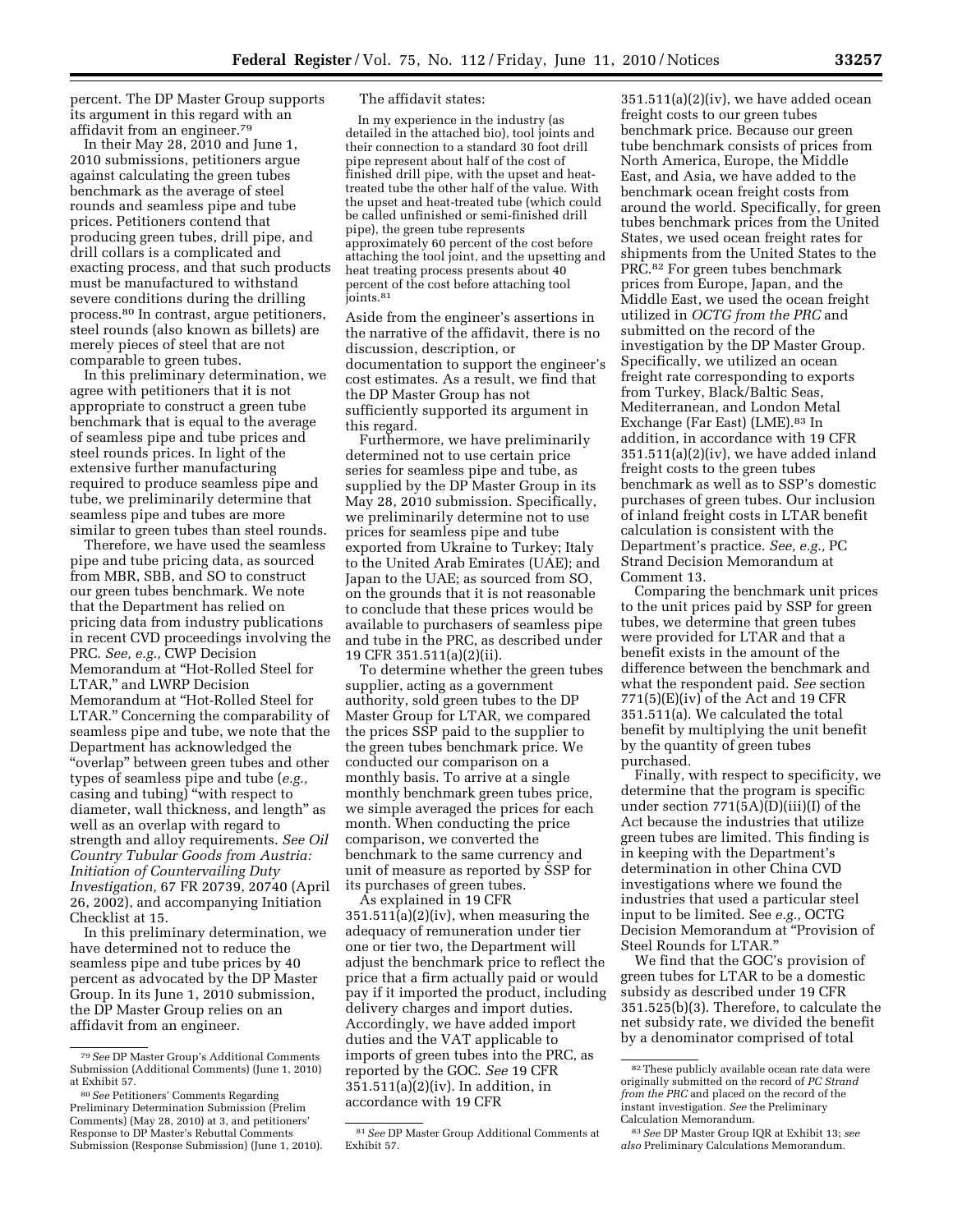consolidated sales of DP Master, SSP, SPM, and Liangda (exclusive of intracompany sales), as discussion in the "Attribution of Subsidies" section above. On this basis, we preliminarily determine a countervailable subsidy of 4.96 percent *ad valorem* for the DP Master Group.

## *F. Provision of Electricity for LTAR*

For the reasons explained in the ''Use of Facts Otherwise Available and Adverse Inferences'' section above, we are basing our determination regarding the government's provision of electricity in part on AFA.

In a CVD case, the Department requires information from both the government of the country whose merchandise is under investigation and the foreign producers and exporters. When the government fails to provide requested information concerning alleged subsidy programs, the Department, as AFA, typically finds that a financial contribution exists under the alleged program and that the program is specific. However, where possible, the Department will normally rely on the responsive producer's or exporter's records to determine the existence and amount of the benefit to the extent that those records are useable and verifiable. The DP Master Group provided data on the electricity the companies consumed and the electricity rates paid during the POI.

Consistent with this practice, the Department finds that the GOC's provision of electricity confers a financial contribution, under section 771(5)(D)(iii) of the Act, and is specific, under section 771(5A) of the Act. To determine the existence and amount of any benefit from this program, we relied on the DP Master Group's reported information on the amounts of electricity all group companies purchased and the amounts they paid for electricity during the POI. We compared the rates paid by the DP Master Group for their electricity to the highest rates that they would have paid in the PRC during the POI.

In its May 27, 2010 supplemental questionnaire response, the GOC reported that the rate schedules that went into effect on July 1, 2008, were replaced with new provincial electricity rate schedules on November 20, 2009.84 The GOC added that the electricity rate schedule for Jiangsu Province went into effect on December 18, 2009.85 The GOC provided 2009 provincial electricity rate schedules in its May 27, 2010 submission at Exhibit 17. However,

given that these 2009 electricity rate schedules were submitted to the Department on the eve of the preliminary determination of this investigation, we are unable to thoroughly review those provincial rates schedules for use in this determination.<sup>86</sup>

Therefore, for this preliminary determination, we are using the electricity rates schedules dated July 1, 2008 as the source of our benchmark electricity rates for use in the benefit calculations. As such, we have placed on the record of this investigation, the July 1, 2008, electricity rate schedules, which were submitted to the Department by the GOC in the CVD investigation on *PC Strand from the PRC,* and which reflect the highest rates that the respondents would have paid in the PRC during the POI. Specifically, we have selected the highest rates for "large" industrial users'' for the peak, valley, and normal ranges. The normal and peak rates were selected from the Electricity Sale Rate Schedule of Shanghai. The valley rate was selected from the Electricity Sale Rate Schedule of Beijing. For those electricity rate schedules and electricity rate benchmark chart, *see* Memorandum to File from Kristen Johnson, Trade Analyst, AD/CVD Operations, Office 3, regarding ''Electricity Rate Benchmark Data'' (June 7, 2010). This benchmark reflects an adverse inference, which we have drawn as a result of the GOC's failure to act to the best of its ability in providing requested information about its provision of electricity in this investigation.

Consistent with our approach in *PC Strand from the PRC,* to measure whether the DP Master Group received a benefit under this program, we first calculated the variable electricity cost the respondents paid by multiplying the monthly kilowatt hours (KWH) consumed at each price category (*e.g.,*  peak, normal, and valley) by the corresponding electricity rates charged at each price category in Jiangsu Province. Next, we calculated the benchmark variable electricity cost by multiplying the monthly KWH respondents consumed at each price category (*e.g.,* peak, normal, and valley) by the highest electricity rate charged at each price category, as reflected in the electricity rate benchmark chart. To calculate the benefit for each month, we subtracted the variable electricity cost paid by respondents during the POI

from the monthly benchmark variable electricity cost.

To measure whether the DP Master Group received a benefit with regard to their transmitter capacity charge, we first multiplied the monthly transmitter capacity charged to respondents by the corresponding consumption quantity. Next, we calculated the benchmark transmitter capacity cost by multiplying respondents' consumption quantities by the highest transmitter capacity rate reflected in the electricity rate benchmark chart. To calculate the benefit, we subtracted the transmitter costs paid by respondents during the POI from the benchmark transmitter costs.

We then calculated the total benefit received during the POI under this program by summing the benefits stemming from the DP Master Group's variable rate payments and transmitter capacity payments.

To calculate the net subsidy rate pertaining to electricity payments made by the DP Master Group, we divided the benefit amount by the total consolidated sales of DP Master, SPM, SSP, Liangda, and Chuangxin (exclusive of intracompany sales), as discussion in the ''Attribution of Subsidies'' section above. On this basis, we preliminarily determine a countervailable subsidy of 0.13 percent *ad valorem* for the DP Master Group.

## **II. Programs Preliminarily Determined Not To Provide Countervailable Benefits During the POI**

## *A. Provision of Steel Rounds for LTAR*

The Department is investigating whether producers and suppliers, acting as Chinese government authorities, sold steel rounds to the DP Master Group for LTAR. The DP Master Group (specifically, DP Master and Liangda) reported purchasing steel rounds during the POI from trading companies as well as directly from steel round producers. In all instances, the DP Master Group was able to identify the firm that produced the steel rounds that the companies acquired during the POI. In their questionnaire responses,87 both the DP Master Group and the GOC indicated that, with the exception of a single producer (hereinafter referred to as Producer A), all of the steel rounds acquired by the respondents during the POI were produced by SOEs.88 As a result, for those producers that the DP Master Group identified as SOEs, we determine that the producers are

<sup>84</sup>*See* GOC First SQR at 24. 85 *Id.* 

<sup>86</sup>For the final determination, we intend to examine the 2009 provincial electricity rate schedules, which were submitted by the GOC.

<sup>87</sup>*See* DP Master Group First SQR at Exhibit 41, and GOC IQR at 53–54.

<sup>88</sup>The identity of Producer A is business proprietary.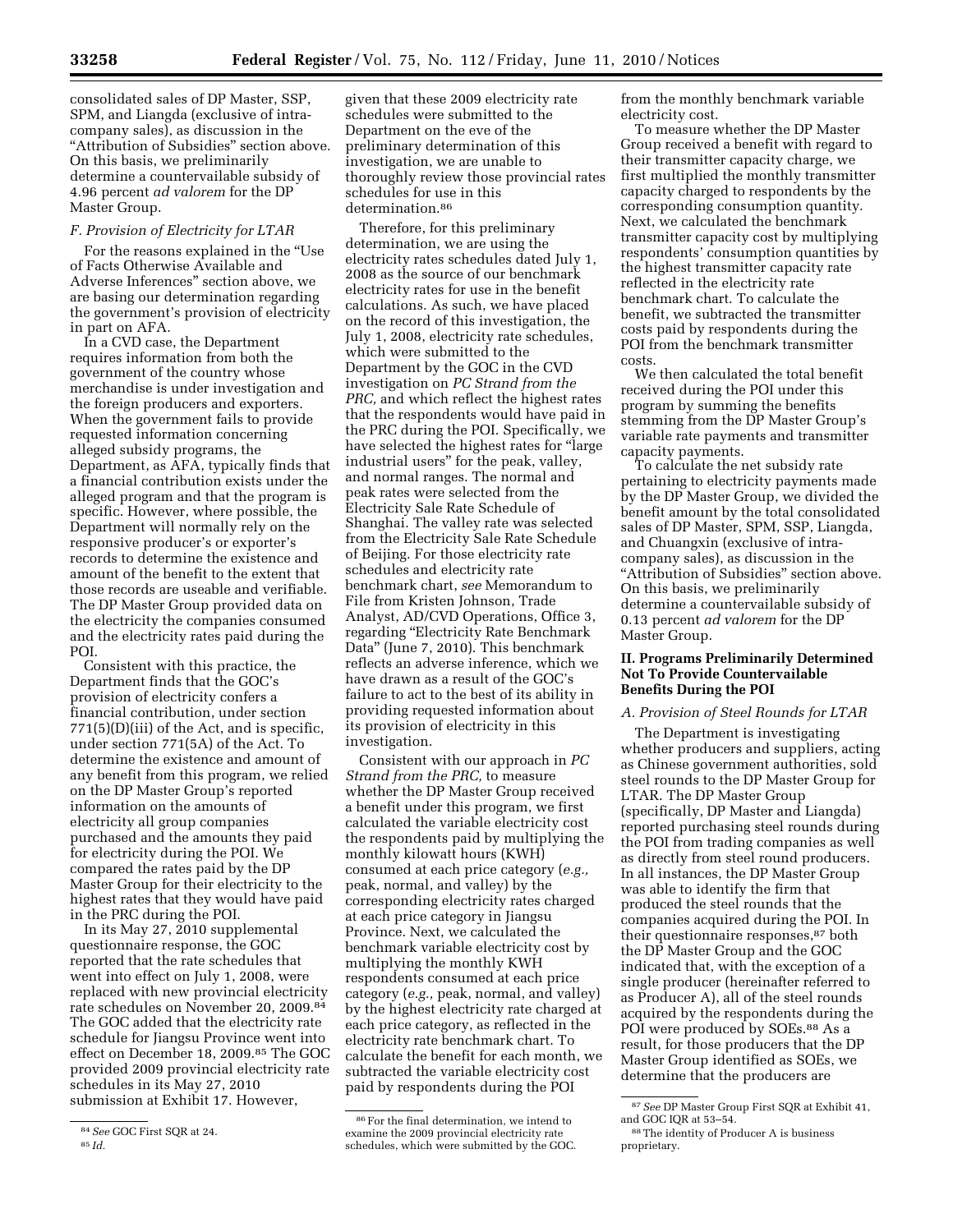government authorities that provided to the respondent a financial contribution, in the form of a governmental provision of a good. *See* section 771(5)(D)(iv) of the Act.

Regarding Producer A, in the initial questionnaire, the Department instructed the GOC to provide ownership information for all input suppliers/producers that the GOC claimed were not GOC authorities.89 In its questionnaire response, the GOC stated that, with regard to Producer A, the GOC did " $*$  \*  $*$  not have sufficient time to obtain the information requested in Appendix 5 for this response but will provide it in due course.'' 90 In its May 12, 2010 supplemental questionnaire response, the Department stated, ''to the extent that the GOC has provided information on Producer A in another investigation before the Department, please submit that information for Producer A on the record of this investigation." <sup>91</sup> The Department then referenced several exhibits from *PC Strand from the PRC* in which the GOC had supplied ownership information for an input producer with the same name as Producer A.92 In its supplemental questionnaire response, the GOC claimed that, though the firms were related and had similar names, Producer A was not the same input producer as the one examined in the context of the *PC Strand from the PRC.*93 The GOC further stated that, to the best of its knowledge, one shareholder of Producer A is a company based in Hong Kong and publicly listed on the Hong Kong and Clearing Limited stock exchanges.94 The GOC did not, however, provide ownership information for Producer A as originally requested by the Department in the initial questionnaire.

Sections 776(a)(1) and (2) of the Act provide that the Department shall apply ''facts otherwise available'' if, inter alia, necessary information is not on the record or an interested party or any other person: (A) Withholds information that has been requested; (B) fails to provide information within the deadlines established, or in the form and manner requested by the Department, subject to subsections (c)(1) and (e) of section 782 of the Act; (C) significantly impedes a proceeding; or (D) provides information that cannot be verified as provided by section 782(i) of the Act.

Section 776(b) of the Act further provides that the Department may use an adverse inference in applying the facts otherwise available when a party has failed to cooperate by not acting to the best of its ability to comply with a request for information.

We preliminarily determine that the GOC did not provide the information requested by the Department as it pertains to Producer A. First, the GOC failed to respond to the ownership questions contained in the Department's initial questionnaire. Second, when given a second opportunity to supply ownership information regarding Producer A, as requested in the supplemental questionnaire, the GOC, instead merely stated that the input producer examined in *PC Strand from the PRC* was not the same as Producer A. We find that in failing to provide the requested information the GOC did not act to the best of its ability. Accordingly, in selecting from among the facts available, we are drawing an adverse inference with respect to Producer A and determine that Producer A is a GOC authority whose sales of steel rounds to the DP Master Group during the POI constitutes a financial contribution, in the form of the provision of a good, within the meaning of section  $771(5)(D)(iv)$  of the Act.

Having addressed the issue of financial contribution, we must next analyze whether the sale of steel rounds to the DP Master Group by producers designated as government authorities conferred a benefit within the meaning of section 771(5)(E)(iv) of the Act. The Department's regulations at 19 CFR 351.511(a)(2) set forth the basis for identifying appropriate marketdetermined benchmarks for measuring the adequacy of remuneration for government-provided goods or services. These potential benchmarks are listed in hierarchical order by preference: (1) Market prices from actual transactions within the country under investigation (*e.g.,* actual sales, actual imports or competitively run government auctions) (tier-one); (2) world market prices that would be available to purchasers in the country under investigation (tier-two); or (3) an assessment of whether the government price is consistent with market principles (tier-three). As we explained in *Softwood Lumber from Canada,* the preferred benchmark in the hierarchy is an observed market price from actual transactions within the country under investigation because such prices generally would be expected to reflect most closely the prevailing market conditions of the purchaser under investigation. *See* Softwood

Lumber Decision Memorandum at ''Market-Based Benchmark.''

Beginning with tier-one, we must determine whether the prices from actual sales transactions involving Chinese buyers and sellers are significantly distorted. As explained in the *Preamble:* 

Where it is reasonable to conclude that actual transaction prices are significantly distorted as a result of the government's involvement in the market, we will resort to the next alternative {tier two} in the hierarchy.

*See Preamble,* 63 FR 65377. The *Preamble* further recognizes that distortion can occur when the government provider constitutes a majority or, in certain circumstances, a substantial portion of the market.

In our February 23, 2010 initial questionnaire and May 12, 2010 supplemental questionnaire, we instructed the GOC to provide the percentage of steel rounds production accounted for by SOEs during the POI. In its initial and supplemental questionnaire responses, the GOC indicated that there were no official statistics readily available regarding the production and consumption of steel rounds in the PRC and, therefore, did not provide the requested information.95

We preliminarily determine that the GOC did not provide the information requested by the Department as it pertains to the share of steel rounds accounted for by SOEs during the POI despite having been given more than one opportunity to do so. We preliminarily determine that, in failing to provide the requested information, the GOC did not act to the best of its ability. Therefore, in accordance with section 776(b) of the Act, we are drawing an adverse inference with respect to the percentage of steel rounds produced by SOEs during the POI. Specifically, we determine that SOEs accounted for a dominant share of the steel rounds market in the PRC during the POI and that domestic prices for steel rounds cannot serve as a viable tier one benchmark, as described under 19 CFR  $351.511(a)(2)(i)$ . Consequently, as there are no other available tier one benchmark prices, we have turned to tier two, *i.e.,* world market prices available to purchasers in the PRC.

We examined whether the record contained data that could be used as a tier-two steel rounds benchmark under 19 CFR 351.511(a)(2)(ii). The Department has on the record of the investigation prices for steel rounds, as

<sup>89</sup>*See* Department's Initial Questionnaire at II–12, II–13, and Appendix 5.

<sup>90</sup>*See* GOC IQR at page 54.

<sup>91</sup>*See* Department SQR Issued to the GOC at 3. 92 *Id.* 

<sup>93</sup>*See* GOC First SQR at 11.

<sup>94</sup> *Id.* 

<sup>95</sup>*See* GOC IQR at 58, and GOC First SQR at 11– 12.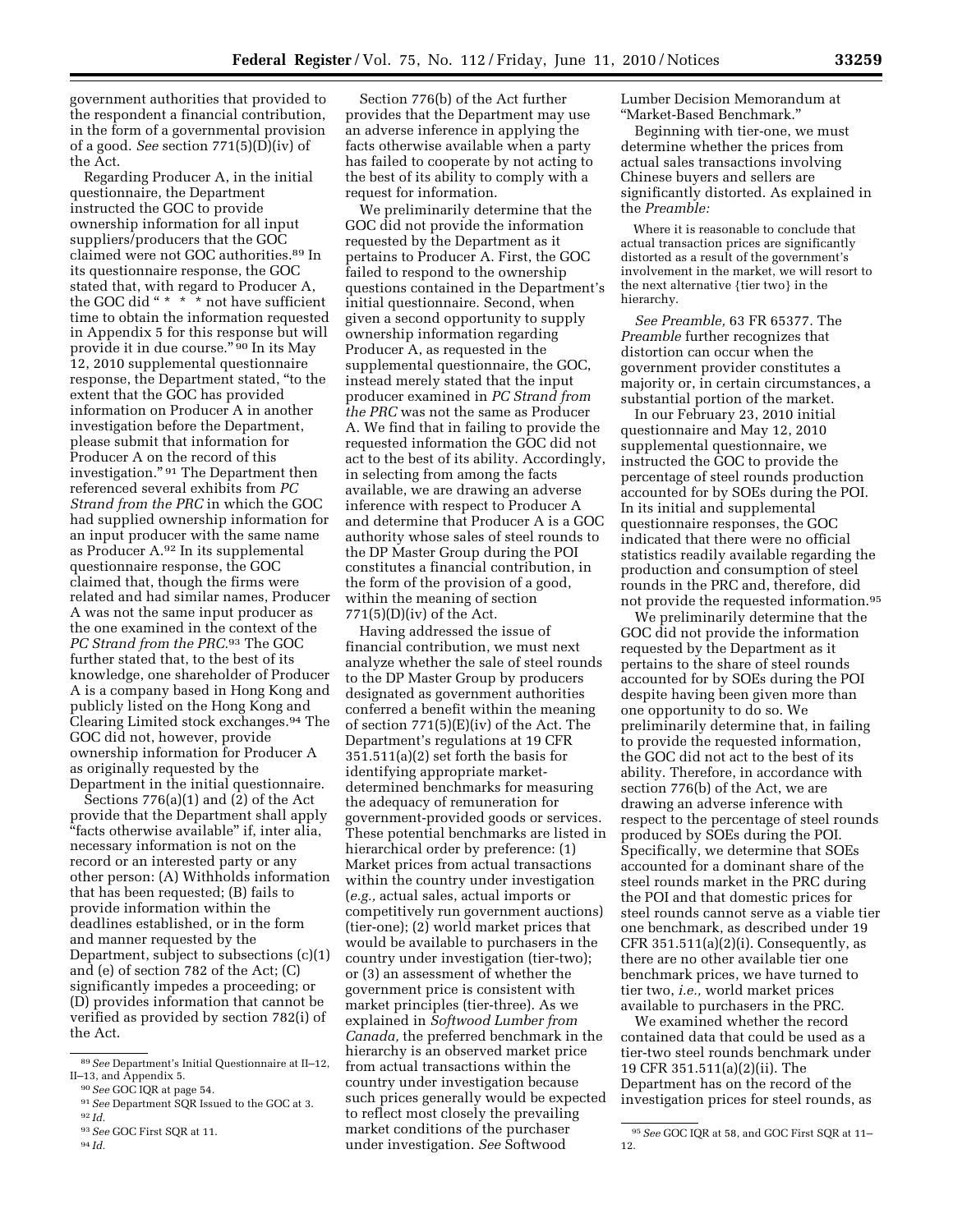sourced from the SBB.96 No other interested party submitted tier-two steel rounds prices on the record of this investigation. Therefore, we find that the data from the SBB should be used to derive a tier-two, world market price for steel rounds that would be available to purchasers of steel rounds in the PRC. We note that the Department has relied on pricing data from SBB in recent CVD proceedings involving the provision of steel rounds for LTAR. *See* OCTG Decision Memorandum at ''Provision of Steel Rounds for LTAR.''

To determine whether steel rounds suppliers, acting as government authorities, sold steel rounds to the DP Master Group for LTAR, we compared the prices that DP Master and Liangda paid to the suppliers to the steel rounds benchmark price. We conducted our comparison on a monthly basis. SBB provides multiple prices for each month of the POI. Specifically, the SBB data contain steel rounds export prices for Latin America, Turkey, the Black Sea/ Baltic regions, and East Asia as well as steel rounds price data from the London Metal Exchange (LME) cash bid settlement prices series. The Department used these same price series from SBB to derive the steel rounds benchmark in *OCTG from the PRC. See*  OCTG Decision Memorandum at ''Provision of Steel Rounds for LTAR'' and Comment 13A. Our regulations, at 19 CFR 351.511(a)(2)(ii), state that where there is more than one commercially available world market price, the Department will average the prices to the extent practicable. Therefore, consistent with 351.511(a)(2)(ii), we averaged the price series noted above. When conducting the price comparison, we converted the benchmark to the same currency and unit of measure as reported by DP Master and Liangda for their purchases of steel rounds.

Under 19 CFR 351.511(a)(2)(iv), when measuring the adequacy of remuneration under tier one or tier two, the Department will adjust the benchmark price to reflect the price that a firm actually paid or would pay if it imported the product, including delivery charges and import duties. Accordingly, we have added import duties and the VAT applicable to imports of steel rounds into the PRC, as reported by the GOC. In addition, in accordance with 19 CFR  $351.511(a)(2)(iv)$ , we have added ocean freight costs to our steel rounds benchmark price. Specifically, we have added to the steel rounds benchmark

the same ocean freight rates added to the steel rounds benchmark calculated in *OCTG from the PRC.* In addition, in accordance with 19 CFR 351.511(a)(2)(iv), we have added inland freight costs to the steel rounds benchmark as well as to DP Master's and Liangda's domestic purchases of steel rounds. Our inclusion of inland freight costs in the LTAR benefit calculation is consistent with the Department's practice. *See, e.g.,* PC Strand Decision Memorandum at Comment 13.

Finally, with respect to specificity, the GOC stated that steel rounds are used by producers of various types of seamless pipe (including the drill pipe industry).97 Therefore, we preliminarily determine that this subsidy is specific because the recipients are limited in number. *See* section 771(5A)(D)(iii)(I) of the Act. *See* OCTG Decision Memorandum at Comment 12. We further find the GOC's provision of steel rounds for LTAR to be a domestic subsidy as described under 19 CFR 351.525(b)(3).

Comparing the benchmark unit prices to the unit prices paid by the respondents for steel rounds, we preliminarily determine that steel rounds were not provided for LTAR and that a benefit does not exist. *See* section 771(5)(E)(iv) of the Act and 19 CFR 351.511(a).

## *B. Export Incentive Payments Characterized as* ''*VAT Rebates*''

The Department's regulations state that in the case of an exemption upon export of indirect taxes, a benefit exists only to the extent that the Department determines that the amount exempted ''exceeds the amount levied with respect to the production and distribution of like products when sold for domestic consumption.'' *See* 19 CFR 351.517(a); *see also* 19 CFR 351.102(a)(28) (for a definition of ''indirect tax''). To determine whether the GOC provided a benefit under this program, we compared the VAT exemption upon export to the VAT levied with respect to the production and distribution of like products when sold for domestic consumption. The GOC reported that the VAT levied on drill pipe sales in the domestic market is 17 percent and that the VAT exemption upon the export of drill pipe is 13 percent. Thus, we have preliminarily determined that the VAT exempted upon the export of drill pipe did not confer a countervailable benefit because the amount of the VAT rebated on export is lower than the amount paid in the domestic market.

# *C. GOC and Sub-Central Government Grants, Loans, and Other Incentives for Development of Famous Brands and China World Top Brands*

DP Master reported that it received a one-time award in 2008 for being a Jiangsu Province Famous Brand.98 We preliminarily find that the award represents less than 0.5 percent of total consolidated sales, as well as total consolidated export sales, for DP Master, SPM, and Liangda for 2008. As such, this grant is expensed in 2008, the year of receipt, under 19 CFR 351.524(b)(2), and not allocable to the POI. *See* Memorandum to the File from Kristen Johnson, Trade Analyst, AD/ CVD Operations, Office 3, regarding ''DP Master Group Grants'' (June 7, 2010) (Grant Memorandum).

Consistent with our past practice, we therefore have not included this program in our preliminary net countervailing duty rate calculations. *See, e.g.,* CFS Decision Memorandum at ''Analysis of Programs, Programs Determined Not To Have Been Used or Not To Have Provided Benefits During the POI for GE,'' and *Final Results of Countervailing Duty Administrative Review: Low Enriched Uranium from France,* 70 FR 39998 (July 12, 2005) (*Uranium from France*), and accompanying Issues and Decision Memorandum (Uranium Decision Memorandum) at ''Purchases at Prices that Constitute More than Adequate Remuneration,'' (citing *Notice of Final Results of Countervailing Duty Administrative Review and Rescission of Certain Company-Specific Reviews: Certain Softwood Lumber Products From Canada,* 69 FR 75917 (December 20, 2004), and accompanying Issues and Decision Memorandum at ''Other Programs Determined to Confer Subsidies'').

# *D. Scientific Innovation Award*

In its May 18, 2010 submission, in response to a financial statement item, DP Master reported that it received a one-time scientific innovation award in 2008.99 We preliminarily find that the award represents less than 0.5 percent of total consolidated sales, as well as total consolidated export sales, for DP Master, SPM, and Liangda for 2008. As such, this grant is expensed in 2008, the year of receipt, under 19 CFR 351.524(b)(2), and not allocable to the POI. *See* Grants Memorandum.

Consistent with our past practice, we therefore have not included this program in our preliminary net

<sup>96</sup>*See* DP Master Group IQR at Exhibit 13, and DP Master Group First SQR at Exhibit 44. 97*See* GOC IQR at 52.

<sup>98</sup>*See* DP Master Group IQR at 54, First SQR at 12–13.

<sup>99</sup>*See* DP Master Group First SQR at 9–10.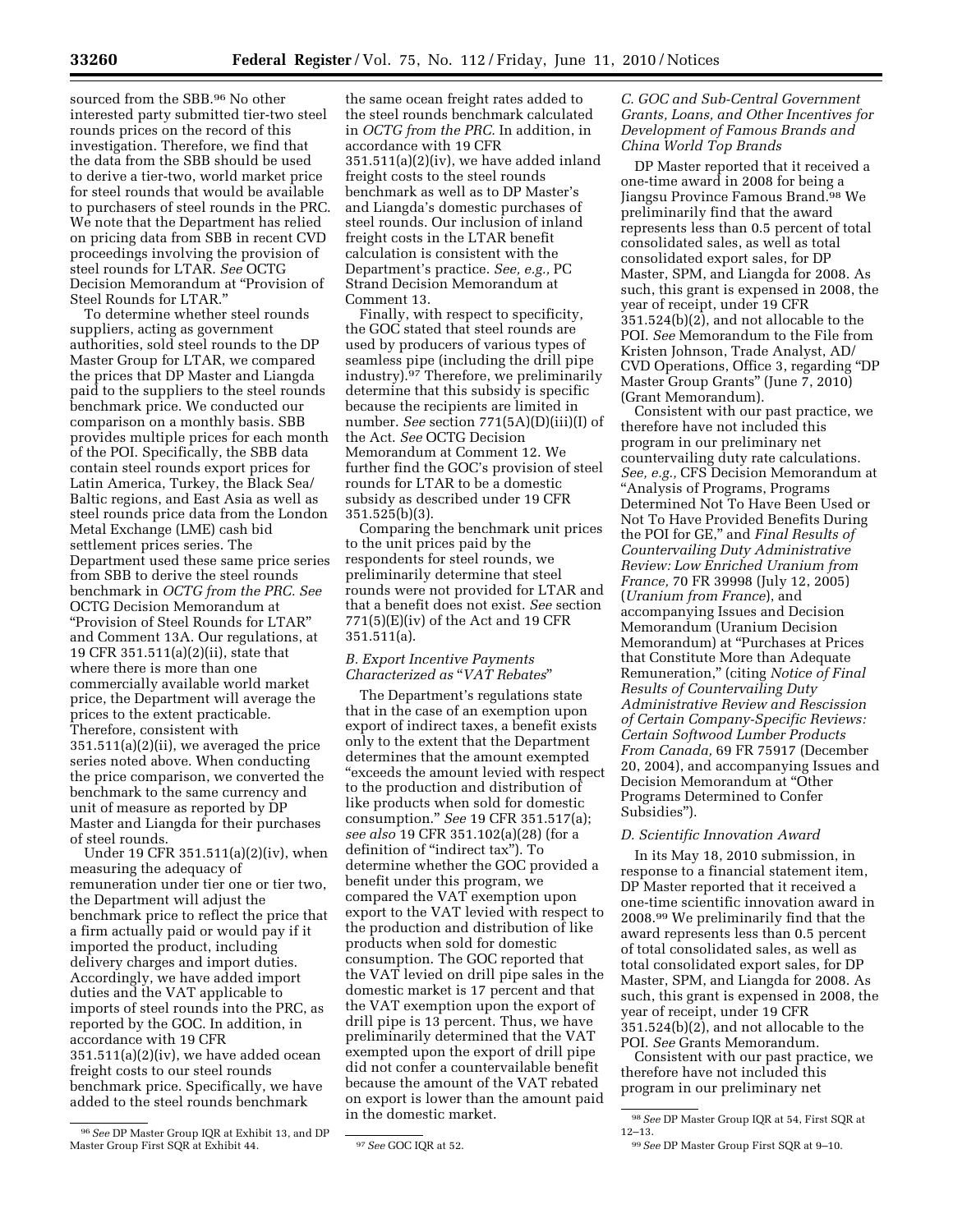countervailing duty rate calculations. *See, e.g.,* CFS Decision Memorandum at ''Analysis of Programs, Programs Determined Not To Have Been Used or Not To Have Provided Benefits During the POI for GE," and Uranium Decision Memorandum at ''Purchases at Prices that Constitute More than Adequate Remuneration.''

### *E. Development Fund Grant*

In the May 18, 2010 submission, SPM reported that it received a development fund grant in 2008.100 We preliminarily find that the award represents less than 0.5 percent of total consolidated sales, as well as total consolidated export sales, for DP Master, SPM, and Liangda for 2008. As such, this grant is expensed in 2008, the year of receipt, under 19 CFR 351.524(b)(2), and not allocable to the POI. *See* Grant Memorandum.

Consistent with our past practice, we therefore have not included this program in our preliminary net countervailing duty rate calculations. *See, e.g.,* CFS Decision Memorandum at ''Analysis of Programs, Programs Determined Not To Have Been Used or Not To Have Provided Benefits During the POI for GE," and Uranium Decision Memorandum at ''Purchases at Prices that Constitute More than Adequate Remuneration.''

#### *F. VAT Rebates to Welfare Enterprises*

In its May 18, 2010 submission, in response to a financial statement item, SPM reported that it received VAT rebates in 2007 and 2008.101 SPM explained that the rebates date back to when it was ''Yinhui Plastic Steel Factory," which was a "welfare" enterprise and, thus, entitled to a refund of output VAT paid to the tax bureau in the prior year. SPM stated that a ''welfare'' enterprise is an enterprise which hires a certain number of handicapped persons up to 50 percent or more of total production personnel of the enterprise.102 We preliminarily find that, to the extent any recurring tax benefit was received in the form of a tax rebate, which may have been excessive, it would be expensed in the year of receipt, *i.e.,* 2007 and 2008, under 19 CFR 351.524(a) and (c), and not allocable to the POI.

Consistent with our past practice, we therefore have not included this

program in our preliminary net countervailing duty rate calculations. *See, e.g.,* CFS Decision Memorandum at ''Analysis of Programs, Programs Determined Not To Have Been Used or Not To Have Provided Benefits During the POI for GE,'' and Uranium Decision Memorandum at ''Purchases at Prices that Constitute More than Adequate Remuneration.''

## **III. Programs for Which More Information Is Necessary**

# *A. Technology To Improve Trade R&D Fund*

DP Master reported that it received a one-time award in 2009 from the Jiangsu Treasury Department under the Technology to Improve Trade R&D Fund program, which benefitted the company's research and development efforts.103 Because we lack complete information on this program, we intend to seek additional information from the GOC and the DP Master Group after the preliminary determination. Specifically, we intend to request information on the program's purpose, the laws/regulations related to the program, government agencies that administer the program, the application process, eligibility criteria, and specificity data.

## *B. Grant Received by Chuangxin*

In its May 18, 2010 submission, in response to a question regarding a financial statement item, Chuangxin reported that it received a one-time award in 2009.104 Because we lack complete information on this program, we intend to seek additional information from the GOC and the DP Master Group after the preliminary determination. Specifically, we intend to request information on the program's purpose, the laws/regulations related to the program, government agencies that administer the program, the application process, eligibility criteria, and specificity data.

*C. Provision of Land-Use Rights Within Designated Geographical Areas for LTAR* 

In the questionnaire responses, the DP Master Group certified that none of the companies are located in a special, economic, development, or trade zone, in Jiangyin City.105 Additionally, the DP Master Group certified that none of the companies acquired land-use rights based upon being located within a special, economic, development, or trade zone during the period December

11, 2001 through December 31, 2009.106 We, however, recognize that there is conflicting information on the record as to whether the DP Master Group companies are or are not located in a special, economic, development, or trade zone. Specifically, we note that the business licenses for DP Master, Liangda, and Chuangxin state that these companies are located in the Shengang Industrial Zone, Jiangyin City.107 Also, according to DP Master's financial statement for the year ending December 31, 2007, the company is registered in a coastal economic open zone.108

Given this conflicting information on the record, we intend to seek additional information regarding the location of the companies from the GOC and the DP Master Group after the issuance of this preliminary determination.

## **IV. Programs Preliminarily Determined To Be Not Used**

We preliminarily determine that the DP Master Group did not apply for or receive benefits during the POI under the programs listed below:

- 1. Export Loans from Policy Banks and SOCBs
- 2. Treasury Bond Loans
- 3. Preferential Loans for SOEs
- 4. Preferential Loans for Key Projects and Technologies
- 5. Preferential Lending to Drill Pipe Producers and Exporters Classified as Honorable Enterprises
- 6. Debt-to-Equity (D/E) Swaps
- 7. Loans and Interest Forgiveness for SOEs
- 8. Income Tax Credits for Domestically-Owned Companies Purchasing Domestically-Produced Equipment
- 9. Reduction In or Exemption From Fixed Assets Investment Orientation Regulatory Tax
- 10. Local Income Tax Exemption and Reduction Programs for Productive FIEs
- 11. Preferential Tax Programs for FIEs Recognized as High or New Technology Enterprises
- 12. Income Tax Reductions for Export-Oriented FIEs
- 13. Deed Tax Exemption for SOEs Undergoing Mergers or Restructuring
- 14. Provision of Land to SOEs for LTAR
- 15. Provision of Hot-Rolled Steel for LTAR
- 16. Provision of Coking Coal for LTAR
- 17. Provision of Electricity at LTAR to Drill Pipe Producers Located in Jiangsu Province

<sup>100</sup> *Id.* at 19–20.

<sup>101</sup> *Id.* 

<sup>&</sup>lt;sup>102</sup> See "Circular of the State Administration of Taxation on the Question Concerning Tax Exemption and Reduction for Social Welfare Production Units Run by Civil Affairs Departments,'' (Guo Shui Fa (1990) No. 127), provided at Exhibit 31 of DP Master Group's SQR (public version).

<sup>103</sup>*See* DP Master Group First SQR at 5–6, 8.

<sup>104</sup> *Id.* at 17. 105 *Id.* at 40.

<sup>106</sup> *Id.* at 41.

<sup>107</sup>*See* DP Master Group IQR at Exhibit 9, page 632, 638, and 640.

<sup>108</sup> *Id.* at Exhibit 3, page 236.